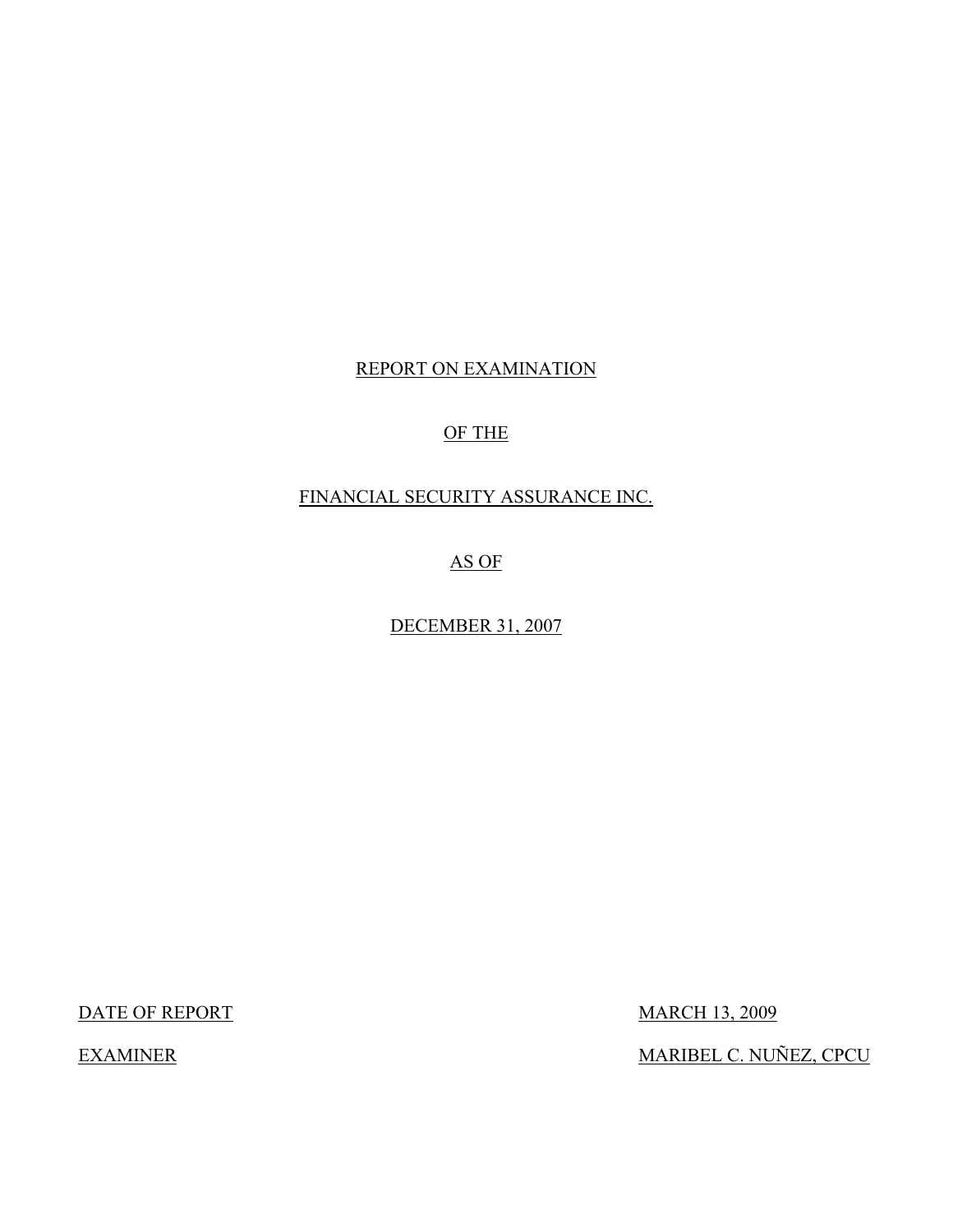## TABLE OF CONTENTS

## ITEM NO. PAGE NO.

| 1  | Scope of examination                                                                                                                                             | 2                             |
|----|------------------------------------------------------------------------------------------------------------------------------------------------------------------|-------------------------------|
| 2. | Description of Company                                                                                                                                           | 3                             |
|    | A. Management<br>B. Territory and plan of operation<br>C. Reinsurance<br>D. Holding company system<br>E. Significant operating ratios<br>F. Accounts and records | 4<br>5<br>6<br>11<br>16<br>16 |
| 3. | <b>Financial statements</b>                                                                                                                                      | 18                            |
|    | A. Balance sheet<br>B. Underwriting and investment exhibit                                                                                                       | 18<br>20                      |
| 4. | Losses and loss adjustment expenses                                                                                                                              | 21                            |
| 5  | Subsequent events                                                                                                                                                | 23                            |
| 6. | Compliance with prior report on examination                                                                                                                      | 25                            |
| 7. | Summary of comments and recommendations                                                                                                                          | 27                            |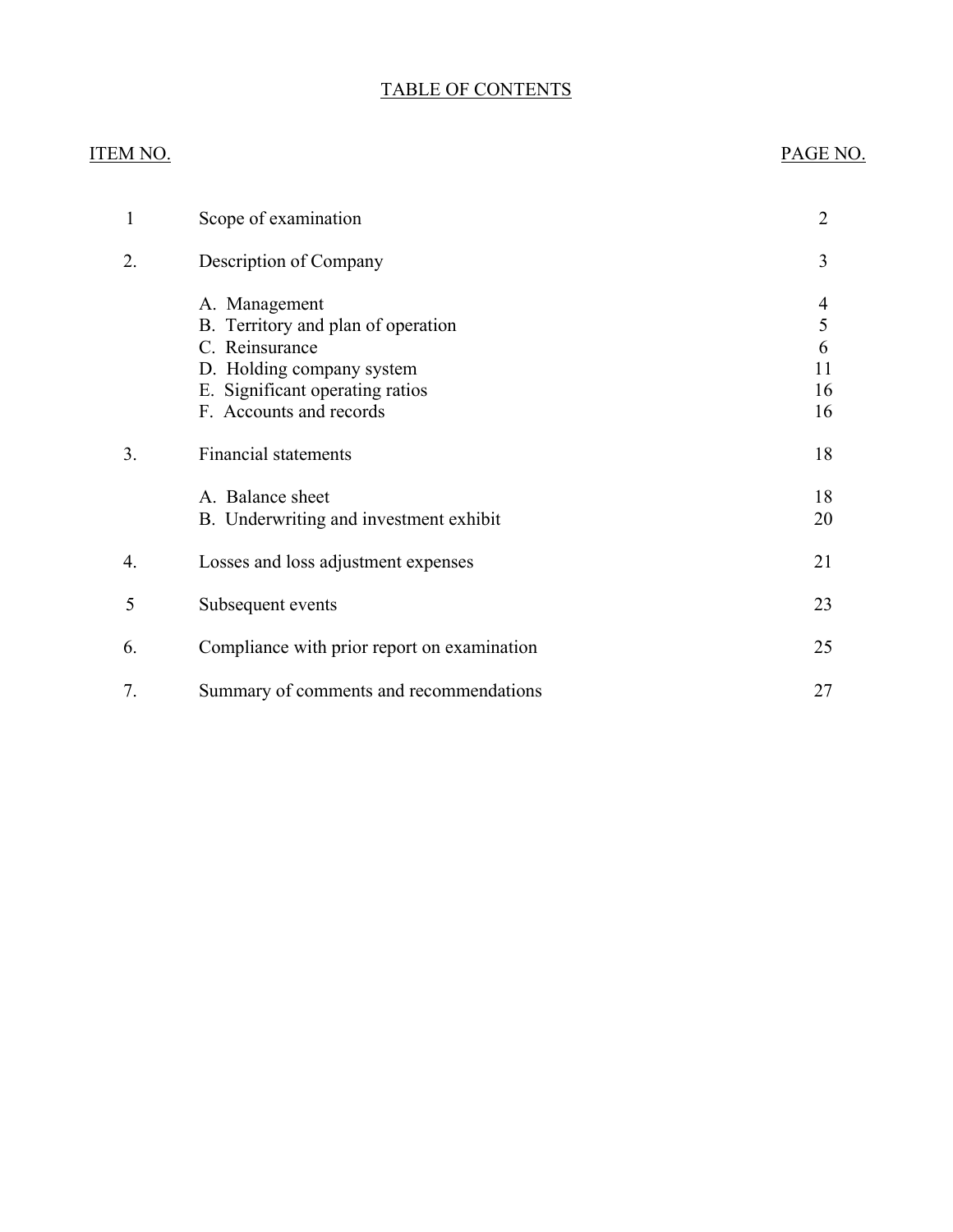

STATE OF NEW YORK INSURANCE DEPARTMENT 25 BEAVER STREET NEW YORK, NEW YORK 10004

March 13, 2009

Honorable Eric R. Dinallo Superintendent of Insurance Albany, New York 12257

Sir:

Pursuant to the requirements of the New York Insurance Law, and in compliance with the instructions contained in Appointment Number 22761 dated April 11, 2008 attached hereto, I have made an examination into the condition and affairs of the Financial Security Assurance Inc. as of December 31, 2007, and submit the following report thereon.

 Wherever the designations the "Company" or "FSA" appear herein without qualification, they should be understood to indicate Financial Security Assurance Inc.

Wherever the term "Department" appears herein without qualification, it should be understood to mean the New York Insurance Department.

The examination was conducted at the Company's home office located at 31 West  $52<sup>nd</sup>$  Street, New York, New York 10019.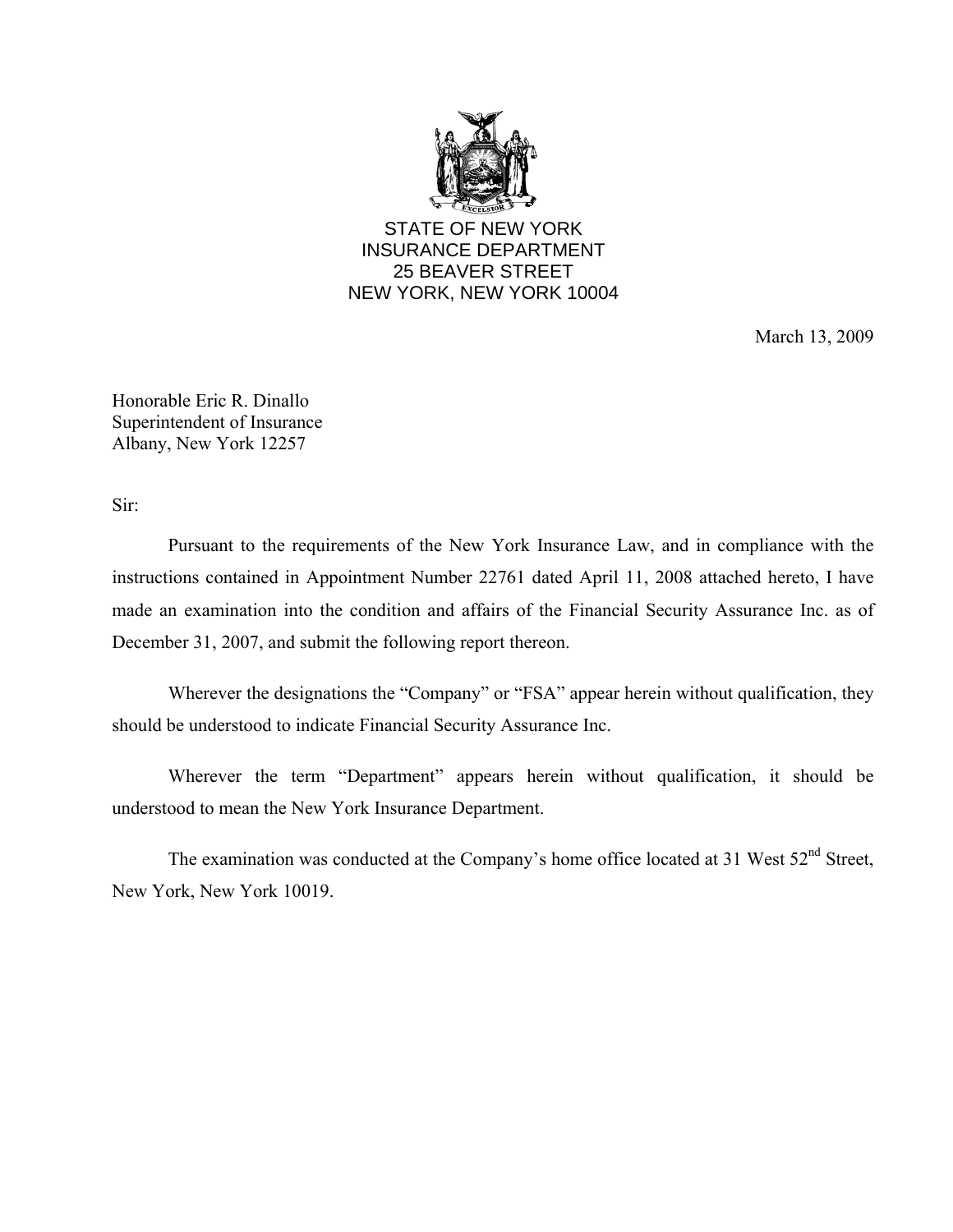#### 1. **SCOPE OF EXAMINATION**

<span id="page-3-0"></span>The Department has performed an examination of Financial Security Assurance Inc*.* The previous examination was conducted as of December 31, 2002. This examination covered the fiveyear period from January 1, 2003 through December 31, 2007. Transactions occurring subsequent to this period were reviewed where deemed appropriate by the examiner.

This examination was conducted in accordance with the National Association of Insurance Commissioners ("NAIC") Financial Condition Examiners Handbook which requires that we plan and perform the examination to evaluate the financial condition and identify prospective risks of the Company by obtaining information about the Company including corporate governance, identifying and assessing inherent risks within the Company and evaluating system controls and procedures used to mitigate those risks. This examination also included the assessing of the principles used and significant estimates made by management, as well as evaluating the overall financial statement presentation, management's compliance with Statutory Accounting Principles and annual statement instructions when applicable to domestic state regulations.

All accounts and activities of the Company were considered in accordance with the riskfocused examination process. This examination also included a review and evaluation of the Company's own control environment assessment and evaluation based upon the Company's Sarbanes-Oxley documentation and testing. The examiners also relied upon audit work performed by the Company's independent public accountants ("CPA") when appropriate.

This examination report includes a summary of significant findings for the following items as called for in the Financial Condition Examiners Handbook of the NAIC:

> Significant subsequent events Company history Corporate records Management and control Territory and plan of operation Growth of Company Loss experience Reinsurance Accounts and records Financial statements Summary of recommendations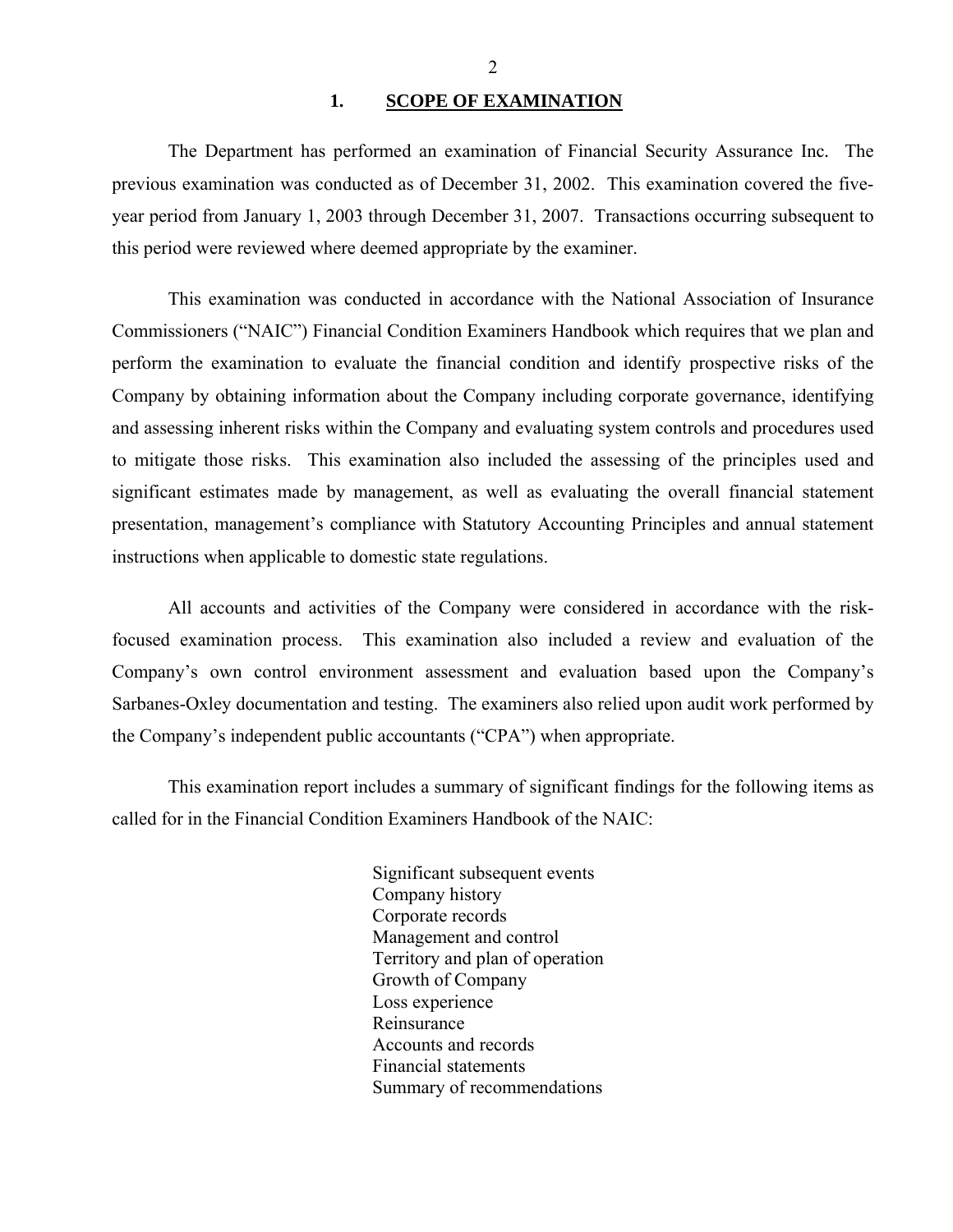A review was also made to ascertain what action was taken by the Company with regard to comments and recommendations contained in the prior report on examination.

This report on examination is confined to financial statements and comments on those matters, which involve departures from laws, regulations or rules, or which are deemed to require explanation or description.

#### **2. DESCRIPTION OF COMPANY**

The Company was incorporated under the laws of New York on March 16, 1984 and commenced operations on September 23, 1985. The Company was initially organized as a property/casualty insurance company; however, on August 2, 1989, the Company restated its charter and amended its license to become a financial guaranty insurance corporation pursuant to the provisions of Article 69 of the New York Insurance Law. The Company is a wholly-owned subsidiary of Financial Security Assurance Holdings Ltd. ("FSAH"). FSAH is ultimately owned by Dexia S.A., a limited liability company organized under the laws of the Kingdom of Belgium. In July 2000 Dexia Holdings, Inc. ("Dexia"), an indirect wholly-owned subsidiary of Dexia S.A., acquired all of the issued and outstanding shares of stock of FSAH. Prior to its acquisition by Dexia, FSAH was a publicly held company with its shares listed on the New York Stock Exchange. FSA is primarily engaged in the business of providing financial guaranty insurance on asset-backed and municipal securities.

Capital paid in is \$15,000,000 consisting of 344 shares of [\\$43,604.65](https://43,604.65) par value per share common stock. Gross paid in and contributed surplus is \$355,818,475. Gross paid in and contributed surplus decreased by \$135,929,666 during the examination period, as follows:

| Year | Description                                        | Amount           |                 |
|------|----------------------------------------------------|------------------|-----------------|
| 2002 | Beginning gross paid in and contributed surplus    |                  | \$491,748,138   |
| 2003 | Capital Contribution                               | 10,520,988<br>S. |                 |
| 2003 | Capital Distribution                               | (3,605,280)      |                 |
| 2004 | Capital Contribution                               | 20,419,592       |                 |
| 2004 | Capital Distribution                               | (1,260,584)      |                 |
| 2005 | Capital Contribution                               | 3,900,916        |                 |
| 2005 | Capital Distribution                               | (1,343,424)      |                 |
| 2006 | Capital Contribution                               | 2,639,822        |                 |
| 2006 | Capital Distribution                               | (100, 964, 123)  |                 |
| 2007 | Capital Contribution                               | 115,591,693      |                 |
| 2007 | Capital Distribution                               | (181, 829, 266)  |                 |
|      | <b>Total Surplus Contributions (Distributions)</b> |                  | (135, 929, 666) |
| 2007 | Ending gross paid in and contributed surplus       |                  | \$355,818,475   |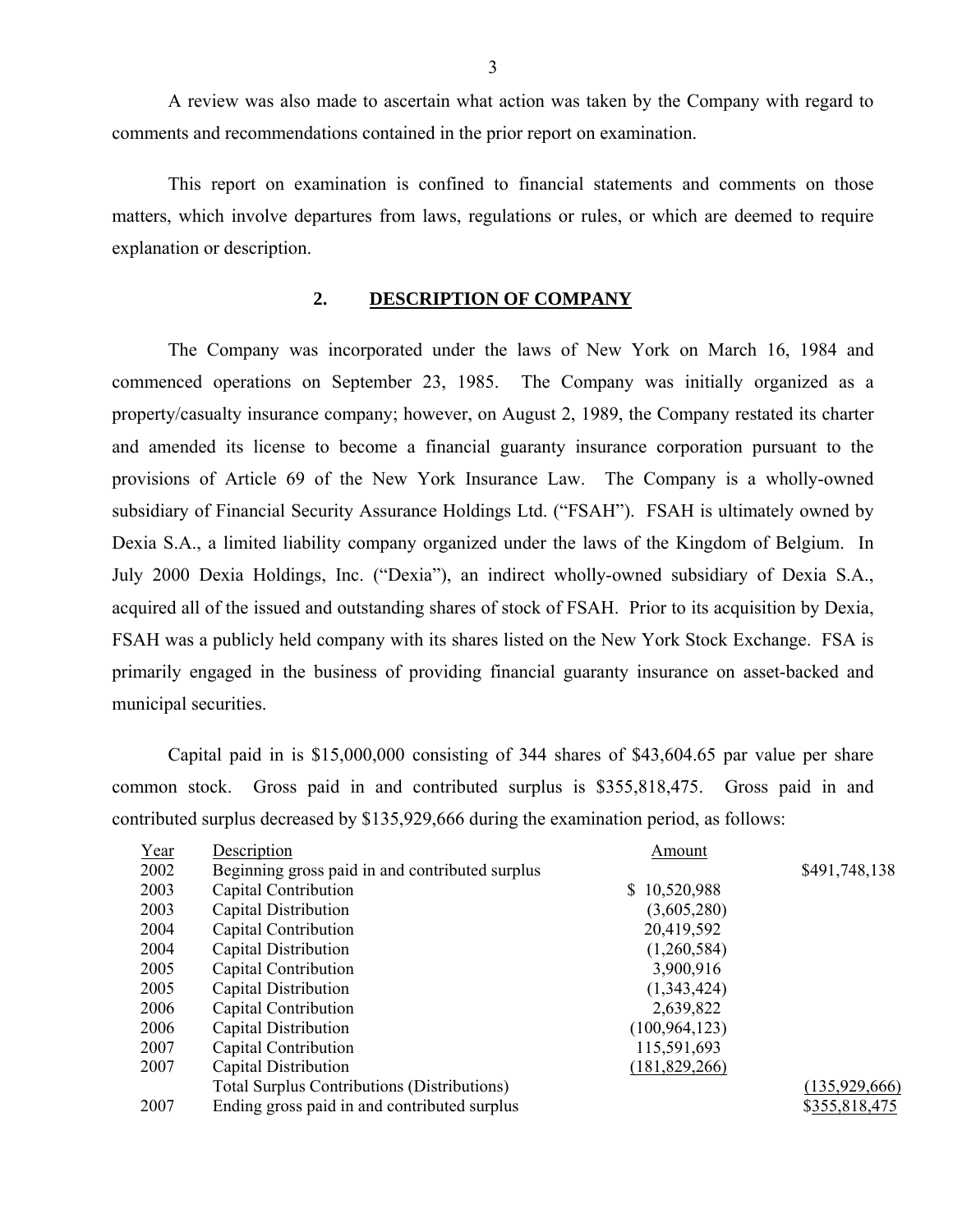<span id="page-5-0"></span>A. Management

Pursuant to the Company's charter and by-laws, management of the Company is vested in a board of directors consisting of not less than thirteen or more than twenty-one members. The board meets four times during each calendar year. At December 31, 2007, the board of directors was comprised of the following thirteen members:

#### Name and Residence

Robert Phillips Cochran New York, NY

Sėan Wallace McCarthy New York, NY

Russell Brown Brewer II Darien, CT

Francis Joseph Coughlin Jr. Manhasset, NY

Richard George Holzinger Norwalk, CT

Edsel Clinton Langley Jr. Short Hills, NJ

Thomas Joseph McCormick North Haven, CT

Scott Cranston Richbourg New Canaan, CT

Joseph Walter Simon Scarsdale, NY

Bruce Elliot Stern Bronxville, NY

Philippe Zoetelief Tromp London, England

Glenn Tso New York, NY

#### Principal Business Affiliation

Chairman and Chief Executive Officer, Financial Security Assurance Inc.

President and Chief Operating Officer, Financial Security Assurance Inc.

Managing Director/Chief Management Officer, Financial Security Assurance Inc.

Managing Director/Chief Underwriting Officer (Municipal Finance), Financial Security Assurance Inc.

Managing Director/Corporate Finance, Financial Security Assurance Inc.

Managing Director of Corporate Development, Financial Security Assurance Inc.

Managing Director/Chief Underwriting Officer (International Public Finance), Financial Security Assurance Inc.

Managing Director/Municipal Finance, Financial Security Assurance Inc.

Managing Director/Chief Financial Officer, Financial Security Assurance Inc.

Managing Director/General Counsel/Secretary, Financial Security Assurance Inc.

Managing Director/European Region, Financial Security Assurance Inc.

Managing Director/Asset Management, Financial Security Assurance Inc.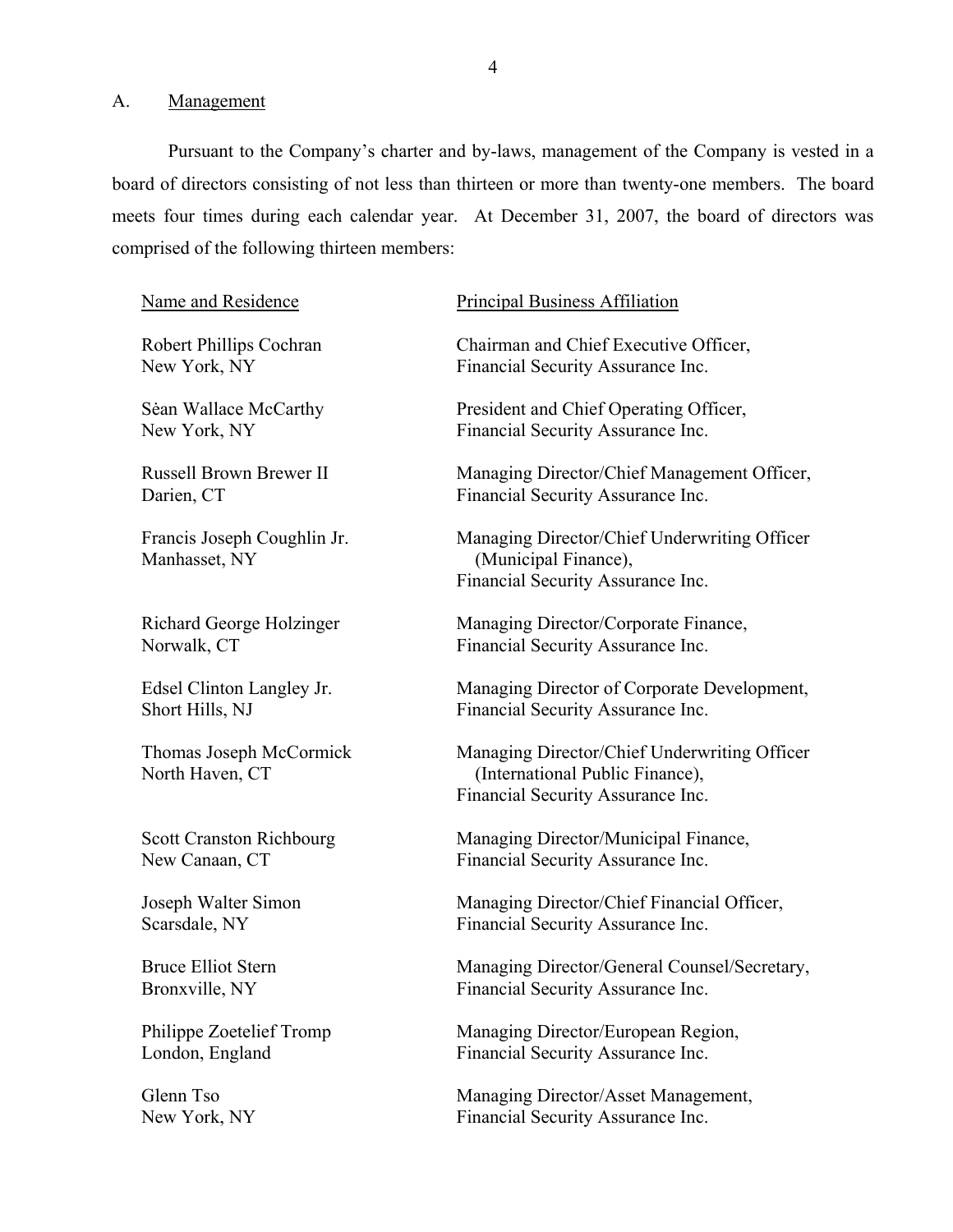<span id="page-6-0"></span>

| Name and Residence         | Principal Business Affiliation                 |
|----------------------------|------------------------------------------------|
| Malcolm Douglas Watson Jr. | Managing Director/Domestic Structured Finance, |
| New York, NY               | Financial Security Assurance Inc.              |

A review of the minutes of the board of directors' meetings held during the examination period indicated that the meetings were generally well attended and each board member has an acceptable record of attendance.

As of December 31, 2007, the principal officers of the Company were as follows:

Name Title

| Robert Phillips Cochran | Chairman and Chief Executive Officer  |
|-------------------------|---------------------------------------|
| Sean Wallace McCarthy   | President and Chief Operating Officer |
| Bruce Elliot Stern      | Secretary and General Counsel         |
| Laura Ann Bieling       | Controller                            |

#### B. Territory and Plan of Operation

As of December 31, 2007, the Company was licensed to write business in all fifty states, the District of Columbia, Puerto Rico, Guam, and the U.S Virgin Islands.

As of the examination date, the Company was authorized to transact the kinds of insurance as defined in the following numbered paragraphs of Section 1113(a) of the New York Insurance Law:

| Paragraph                | Line of Business              |
|--------------------------|-------------------------------|
| 16 (C, D, E, F)<br>17(A) | Fidelity and surety<br>Credit |
| 25                       | Financial guaranty            |

Based on the lines of business for which the Company is licensed and the Company's current capital structure, and pursuant to the requirements of Articles 41 and 69 of the New York Insurance Law, the Company is required to maintain a minimum surplus to policyholders in the amount of \$66,400,000.

The following schedule shows the direct premiums written by the Company both in total and in New York for the period under examination:

5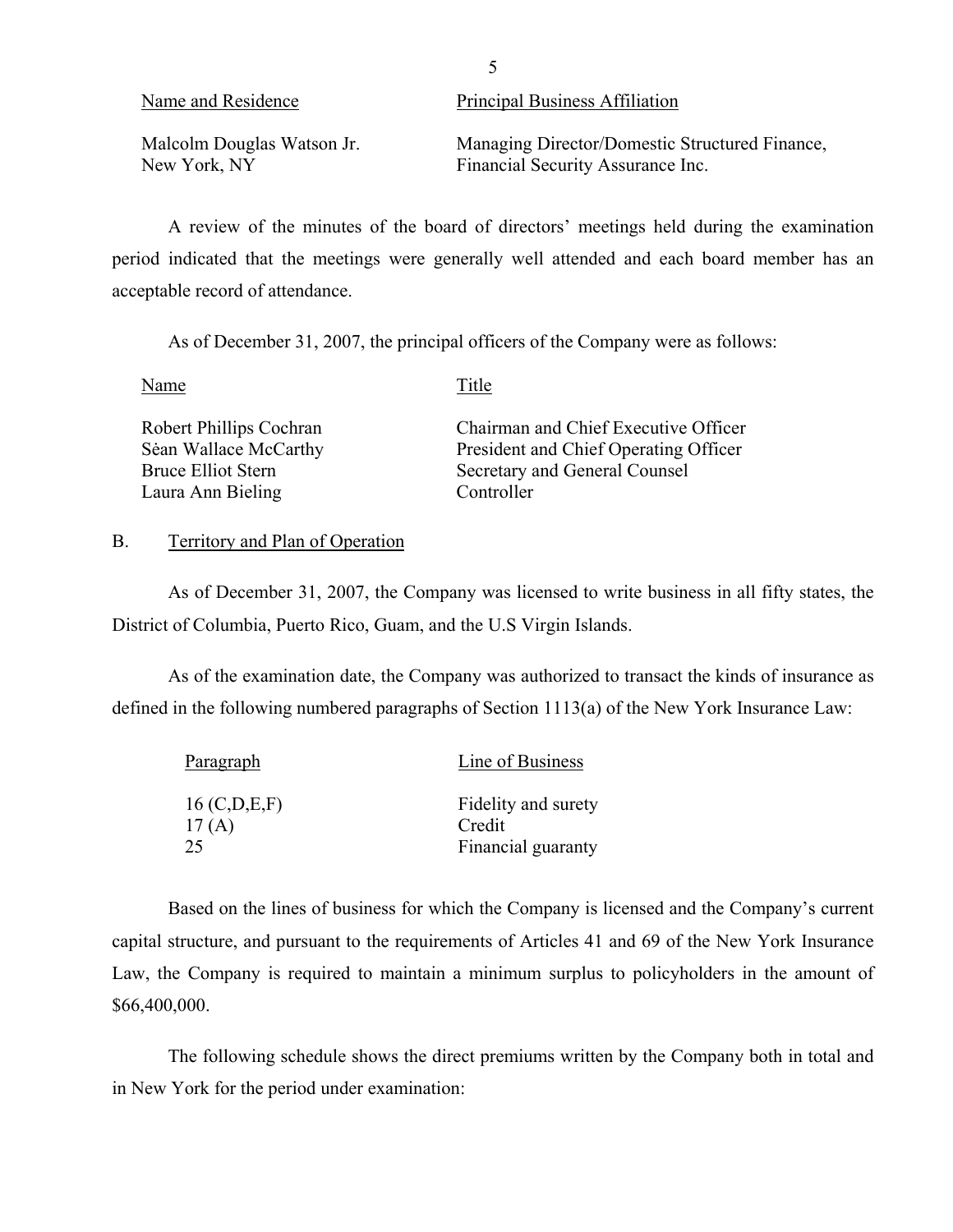#### DIRECT PREMIUM WRITTEN

| Calendar Year | New York State | <b>Total United States</b> | Percentage of PremiumsWritten in<br>New York State to the Total United States |
|---------------|----------------|----------------------------|-------------------------------------------------------------------------------|
| 2003          | \$174,602,088  | \$789,246,783              | 22.12%                                                                        |
| 2004          | \$180,049,298  | \$755,879,678              | 23.82%                                                                        |
| 2005          | \$179,727,857  | \$752,415,863              | 23.89%                                                                        |
| 2006          | \$167,056,557  | \$620,316,500              | 26.93%                                                                        |
| 2007          | \$239,647,311  | \$691,063,529              | 34.68%                                                                        |

The Company provides financial guaranty insurance for a broad range of financing, including municipal bonds and loans, asset-backed securities collateralized by consumer or corporate receivables, collateralized debt obligations, international public-sector project financings, credit default swaps, and other structured financial obligations that remain in force for many years.

Financial guaranty insurance written by the Company typically guarantees scheduled payments on financial obligations. Upon a payment default on an insured obligation, the Company is generally required to pay the principal, interest or other amounts due in accordance with the obligation's original payment schedule or may, at its option, pay such amounts on an accelerated basis.

#### C. Reinsurance

Assumed reinsurance accounted for 14.83% of the Company's gross premium written at December 31, 2007**.** The Company's assumed reinsurance business has increased since the last examination.

The majority of the Company's assumed business derives from a quota share and stop loss reinsurance agreement effective April 27, 1994 with its affiliate, Financial Security Assurance (U.K.) Ltd. ("FSAUK"). This agreement covers business written on or after April 27, 1994. The business assumed from FSAUK is shared with other affiliates pursuant to the pooling agreement discussed further herein.

Under the quota share portion of the agreement, the Company assumes a proportionate share of the liabilities under each policy, contract or binder of insurance or reinsurance written by FSAUK. The proportionate share of liabilities to be assumed by the Company under this agreement is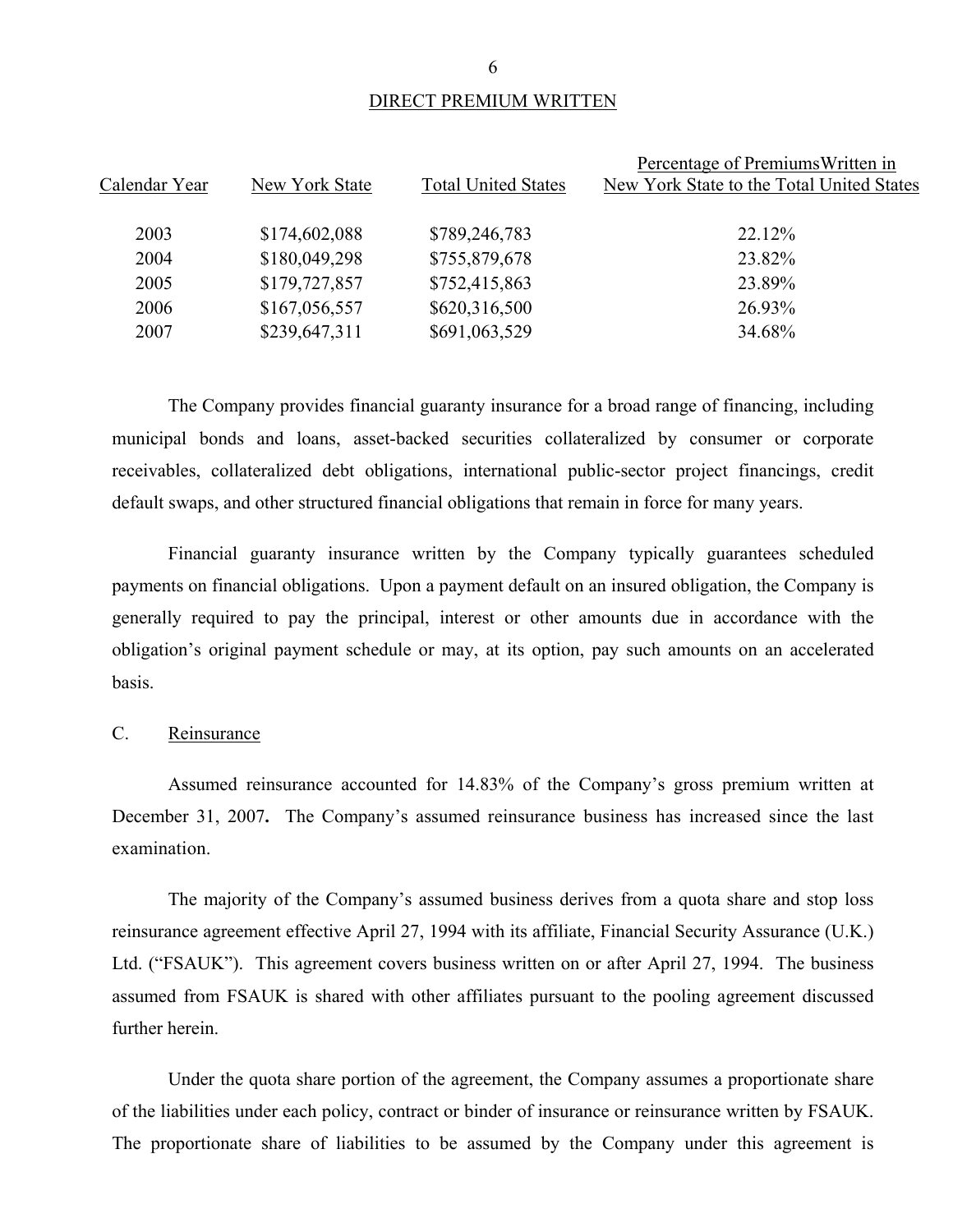determined on April 1 of each year. The percentage of business shared is in proportion to their relative surplus to policyholders and contingency reserve. During 2007**,** the Company assumed approximately 96.25% of FSAUK's liabilities after third party reinsurance. Under the stop loss portion of the agreement, the Company is responsible for 100% of losses and loss adjustment expenses incurred above net earned premiums plus amounts deducted from FSAUK's contingency reserves during the calendar year. The Company received premiums under the stop loss agreement of 12.5% of FSAUK's annual net earned premiums each year and has incurred no losses during the examination period.

Effective November 3, 1998, the Company also provides stop loss reinsurance coverage to its affiliate, Financial Security Assurance International Ltd. ("FSAINT") with similar terms to the stop loss agreement with FSAUK. The Company received premiums under the stop loss agreement of 12.5% of FSAINT's annual net earned premiums each year and has incurred no losses during the examination period. The purpose of the stop loss agreements is to allow the companies to maintain triple-A ratings from the various rating agencies.

The Company utilizes reinsurance accounting as defined in Statement of Statutory Accounting Principle ("SSAP") No. 62 for all of its assumed reinsurance business.

#### Quota Share Reinsurance Pooling Agreement ("Pooling Agreement")

Effective July 1, 1986, the Company is a party to a quota share reinsurance pooling agreement between itself and two of its subsidiaries, FSA Insurance Company ("FSAIC"), and FSAINT. The agreement was restated effective October 1, 1996. Pursuant to the agreement, the companies share in the net retained risk insured by each of the companies, after cessions to other reinsurers, on a pro-rata basis in proportion to each company's relative surplus as regards policyholders and contingency reserve, as reported in the most recently filed statutory statements at the time the business is written. At December 31, 2007, the Company's, FSAIC's, and FSAINT's pooling percentages were approximately 64.59%, 31.40%, and 4.01%, respectively. This agreement was non-disapproved by the Department on October 17, 1996.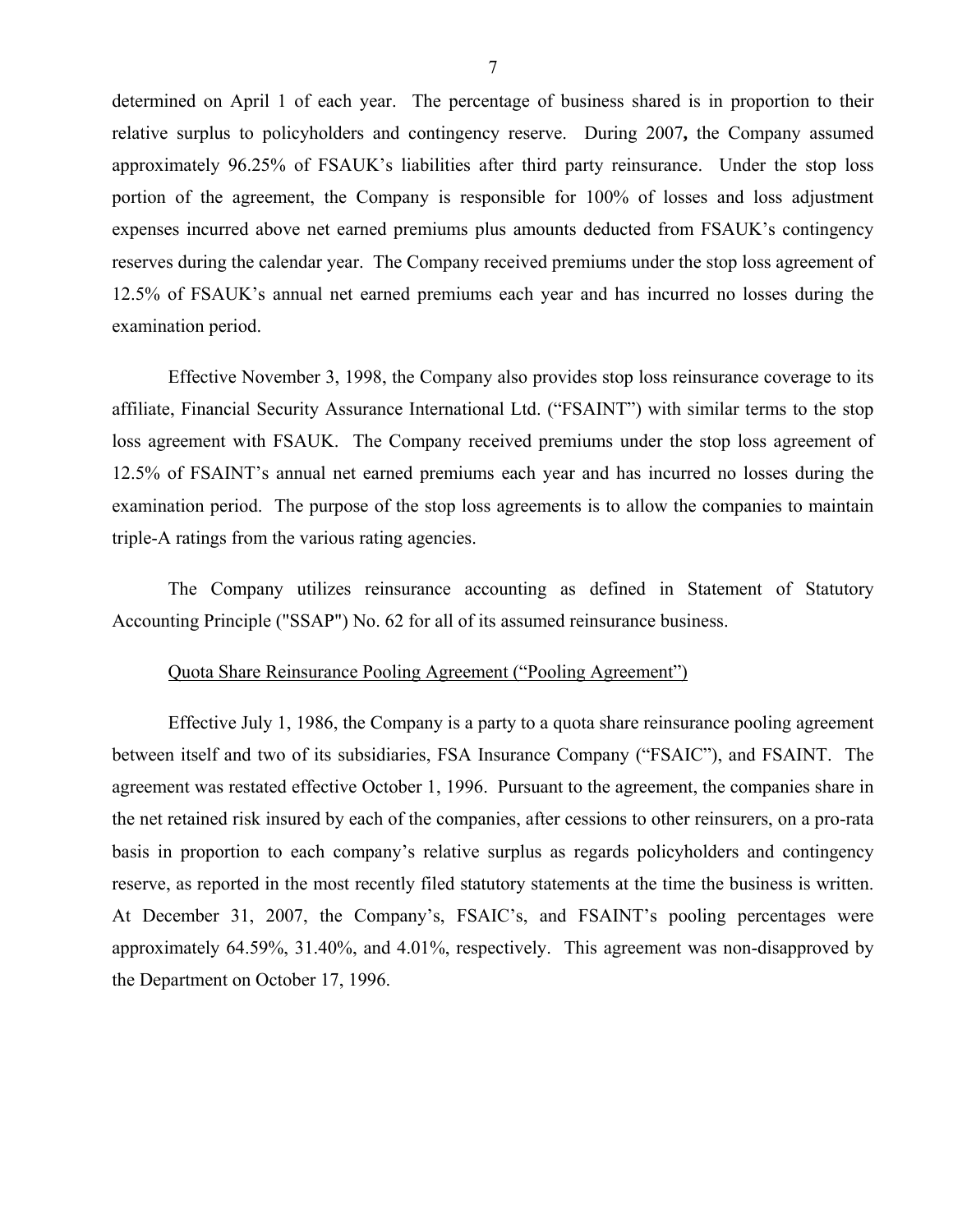#### Ceded

#### Facultative Reinsurance Agreement

Effective August 16, 2005, the Company entered into a facultative reinsurance agreement with its affiliate FSAINT. Under this agreement, the Company cedes 100% of losses coming within the  $1<sup>st</sup>$  loss layer reinsurance of a particular policy. In addition, FSAINT assumes on a quota share basis its allocable share (10%) of the Company's exposure under the policy in excess of the  $1<sup>st</sup>$  loss layer. The quota share reinsurance shall be in addition to FSAINT's quota share reinsurance of the policy under the pooling agreement. This agreement was non-disapproved by the Department on December 7, 2005.

The Company has structured its ceded reinsurance program to limit its maximum exposure on any one risk as follows:

|  | vne of Treaty |
|--|---------------|
|  |               |

#### Coverage

less than \$300 million, equal to or greater than \$300

Municipal Quota Share 24.59% Authorized 75.41% Unauthorized 6.10% quota share of each covered policy up to a maximum cession per single risk of \$16.26 million. The Company could increase this percentage at its option to a quota share cession of 46% per covered policy up to a limit per single risk of \$122.66 million. Maximum single risk of \$267 million. Non-Municipal Quota Share 23.62% Authorized 76.38% Unauthorized 6.35% quota share of each covered policy up to a maximum cession per single risk of \$12.7 million. The Company could increase this percentage at its option to a quota share cession of 13.7% per covered policy up to a limit per single risk of \$27.4 million. Maximum single risk amount of \$200 million.  $1<sup>st</sup>$ ,  $2<sup>nd</sup>$ , 3rd, and  $4<sup>th</sup>$  loss reinsurance treaty for Project finance transactions. 11% Authorized 89% Unauthorized Provides reinsurance of four loss layers for policies issued during 2007 insuring the timely payment of principal and interest on securities and obligations where the insured obligations provide financing or refinancing for a governmental or public-purpose infrastructure project located in certain qualifying jurisdiction including the United States, member countries of the European Union, Australia, Brazil, Chile, Japan, Mexico, New Zealand, Singapore, South Korea, Taiwan and Thailand. The treaty provides for varying amounts of reinsurance depending on whether the gross principal amount of a covered transaction is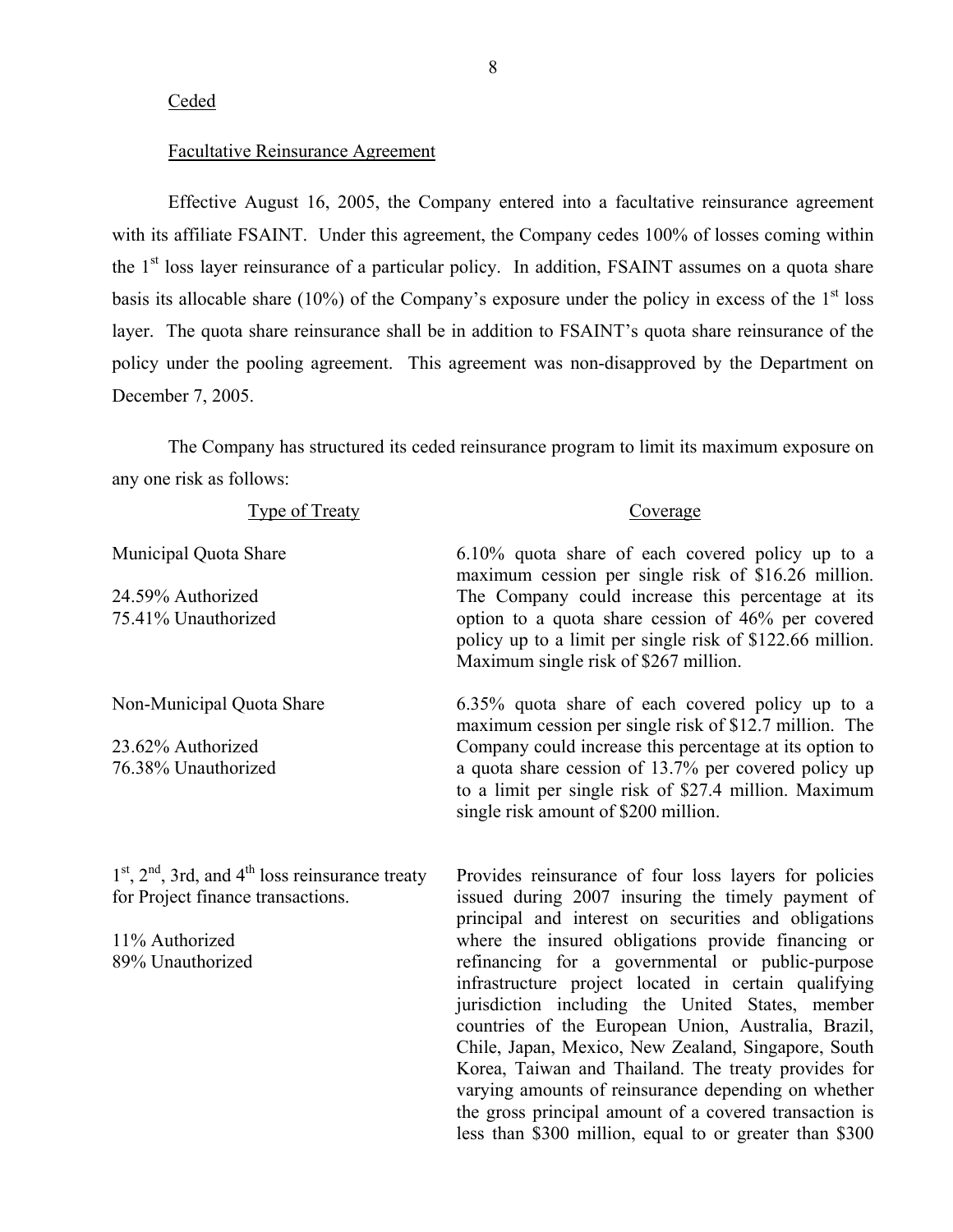Type of Treaty Coverage

million, but less than \$500 million, or equal to or greater than \$500 million. The loss layer percentage depends on the treaty rating category. The percentage ranges form 3% for AA to 5% for BBB. At a minimum the treaty provided for approximately 25% reinsurance of the loss layer and approximately 14% reinsurance of the excess layer and at a maximum it provided for approximately 80% reinsurance of the loss layer and approximately 45.6% reinsurance of the excess layer.

| Surplus Share Treaty – AMBAC | Provides quota share reinsurance for (a) project finance<br>transactions where the gross outstanding principal                                                                                                                                                                                                                                                                                                    |
|------------------------------|-------------------------------------------------------------------------------------------------------------------------------------------------------------------------------------------------------------------------------------------------------------------------------------------------------------------------------------------------------------------------------------------------------------------|
| 100% Authorized              | insured by FSA per single risk equals or exceeds \$400<br>million and (b) US health care transactions where the<br>gross outstanding principal insured by FSA per single<br>risk exceeds \$50 million or \$75 million depending on<br>the hospital rating and type. AMBAC's cession limit<br>was the lesser of $(1)$ a specific numeric limit and $(2)$<br>20% of FSA's net retention of the insured single risk. |
| Surplus Share Treaty – FGIC  | Provides quota share reinsurance for (a) project finance<br>transactions where the gross outstanding principal                                                                                                                                                                                                                                                                                                    |
| 100% Authorized              | insured by FSA per single risk equals or exceeds \$500<br>million and (b) US health care transactions where the<br>gross outstanding principal insured by FSA per single<br>risk exceeds \$50 million. FGIC's cession limit was the<br>lesser of $(1)$ a specific numeric limit, and $(2)$ 20% of<br>FSA's net retention of the insured single risk.                                                              |

The Company also has in place a master facultative reinsurance agreement with: ACA Financial Guaranty Corp; Assured Guaranty Re; Blue Point Re, Limited; CIFG Assurance North America; FGIC; R.V.I. Guaranty Co; and XLFA (now known as Syncora Guarantee Inc.) whereby the Company cedes to the reinsurer the share of a risk(s) insured by the Company as specified and agreed to by the parties in a reinsurance memorandum.

Additionally, the Company has in effect in 2007 seven automatic facultative agreements with various authorized and unauthorized reinsurers. Under these agreements, the Company is required to make individual facultative cessions in an aggregate amount ranging from 0.6% to 5% of the gross principal insured under FSA policies which qualify for cessions to the reinsurers under the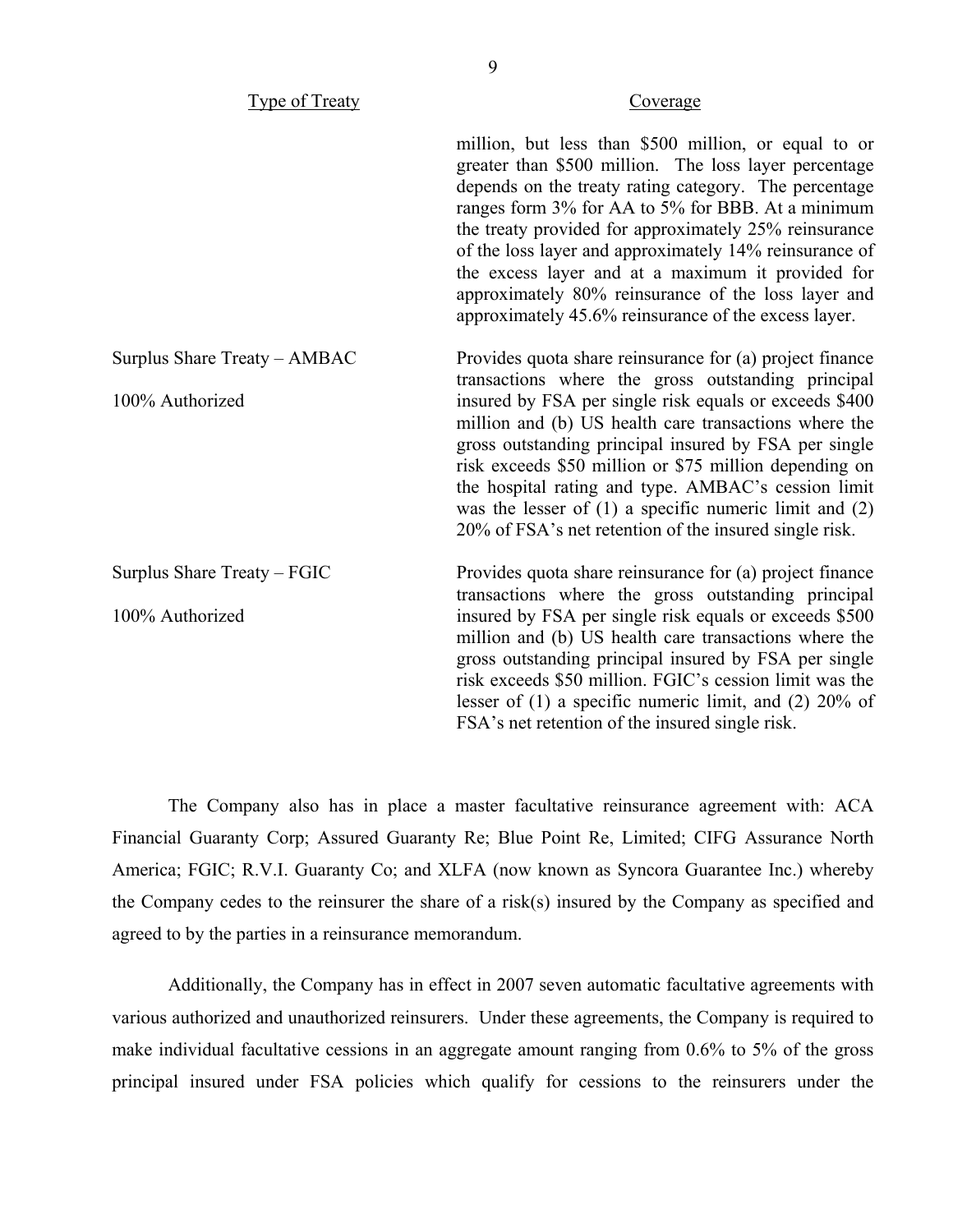Company's quota-share treaties, with an option to cede up to approximately 30% of FSA's gross principal insured to all such reinsurers.

Under one of the automatic facultative agreement, the Company is required to cede from 3.5% to 7% of the gross principal insured by the Company during the calendar year. The 3.5% does not include the amounts ceded to this reinsurer under the Company's quota-share treaties.

The Company also employed facultative reinsurance on various transactions during the examination period.

It is the Company's policy to obtain the appropriate collateral for its cessions to unauthorized reinsurers. Letters of credit and trust accounts obtained by the Company to take credit for cessions to unauthorized reinsurers were reviewed for compliance with Department Regulations 133 and 114, respectively. No exceptions were noted.

Reinsurance agreements with affiliates were reviewed for compliance with Article 15 of the New York Insurance Law. It was noted that all affiliated reinsurance agreements were filed with the Department pursuant to the provisions of Section 1505(d)(2) of the New York Insurance Law.

All ceded reinsurance agreements in effect as of the examination date were reviewed and found to contain the required clauses, including an insolvency clause meeting the requirements of Section 1308 of the New York Insurance Law.

Examination review of the Schedule F data reported by the Company in its filed annual statement was found to accurately reflect its reinsurance transactions. Additionally, management has represented that all material ceded reinsurance agreements transfer both underwriting and timing risk as set forth in SSAP No. 62. Representations were supported by appropriate risk transfer analyses and an attestation from the Company's chief executive officer pursuant to the NAIC Annual Statement Instructions. Additionally, examination review indicated that the Company was not a party to any finite reinsurance agreements. All ceded reinsurance agreements were accounted for utilizing reinsurance accounting as set forth in SSAP No. 62.

During the period covered by this examination, the Company commuted various reinsurance agreements where it was a ceding/assuming reinsurer. These commutations were neutral to the Company's surplus position.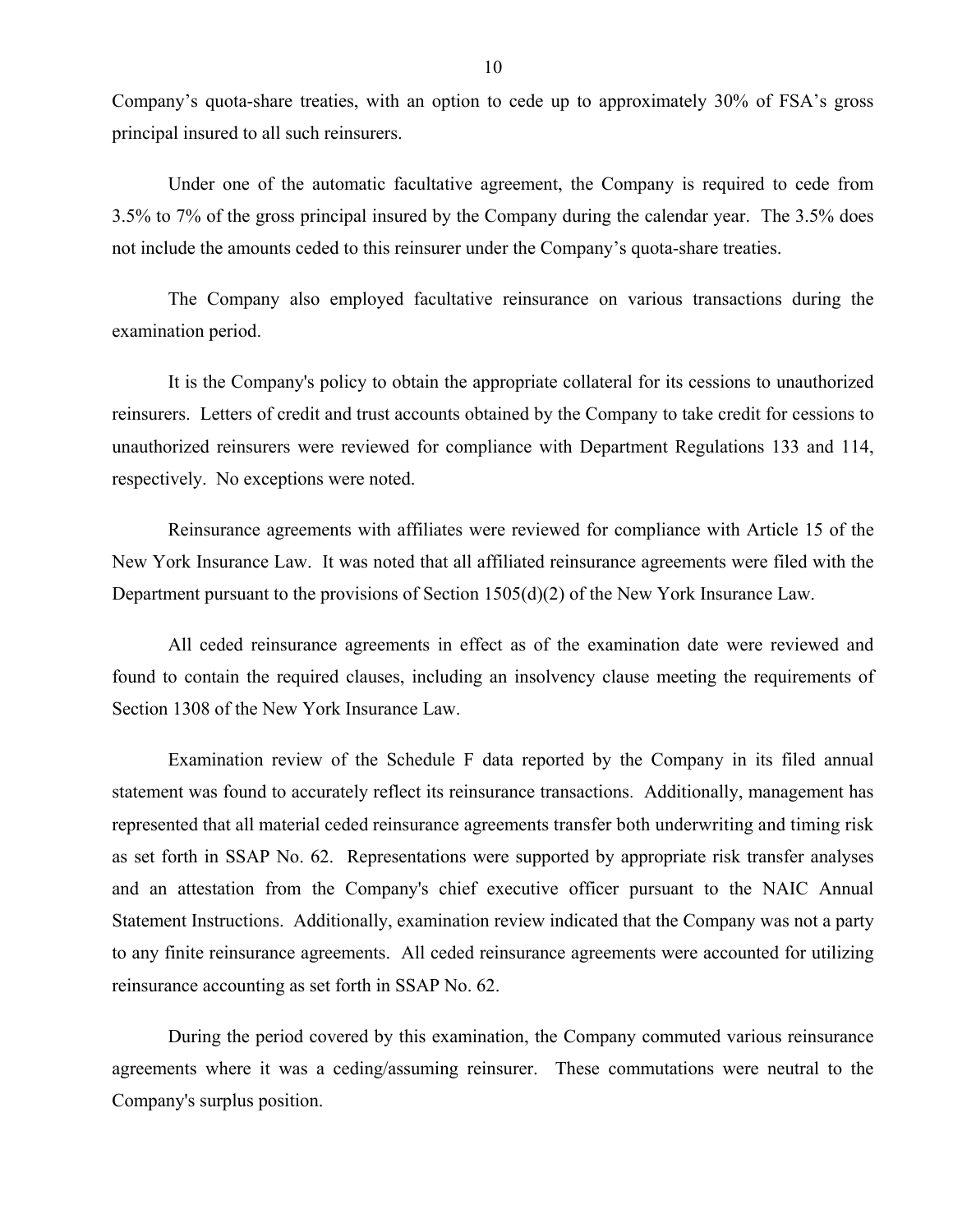#### <span id="page-12-0"></span>D. Holding Company System

The Company is 100% owned by FSAH, a holding company domiciled in New York. On July 5, 2000, Dexia S.A., a limited liability company organized under the laws of the Kingdom of Belgium, acquired through indirect subsidiaries 100% of the issued and outstanding shares of stock of FSAH, thus becoming the Company's ultimate parent.

The Company is a member of the Financial Security Assurance Group, which consists of the Company and its subsidiary FSAIC and FSAIC's subsidiaries: FSAINT, Financial Security Assurance (U.K.) Ltd., ("FSAUK"), and FSA Mexico Holdings Inc. and FSA Sequros Mexico S. A. de C. V. ("FSA Mexico")

FSAINT is a Bermuda domiciled insurance company that primarily provides financial guaranty insurance for transactions outside of Europe and the United States. It also provides reinsurance to the Company.

FSAUK is a United Kingdom domiciled insurance company that primarily provides financial guaranty insurance for transactions in the United Kingdom and other parts of Europe.

FSA Mexico Holdings is a New York domiciled holding company, which is wholly-owned by FSAIC. FSA Mexico Holdings' sole business is the ownership of shares of FSA Mexico. FSA Mexico Holdings owns 1% of FSA Mexico and the remaining 99% of FSA Mexico is owned by FSAIC. FSA Mexico is authorized in Mexico to write financial guaranty insurance.

A review of the holding company registration statements filed with this Department indicated that such filings were complete and were filed in a timely manner pursuant to Article 15 of the New York Insurance Law and Department Regulation 52.

In December 2007, the Company received authorization from the Department to repay its entire surplus note obligation of \$108.9 million to its parent company. At the same time, the parent re-contributed the proceeds from the repayment to the Company as a capital contribution. In addition, the parent forgave all interest expense for 2007 and reimbursed the Company \$3.6 million already paid by the Company.

The following is an abridged chart of the holding company system at December 31, 2007: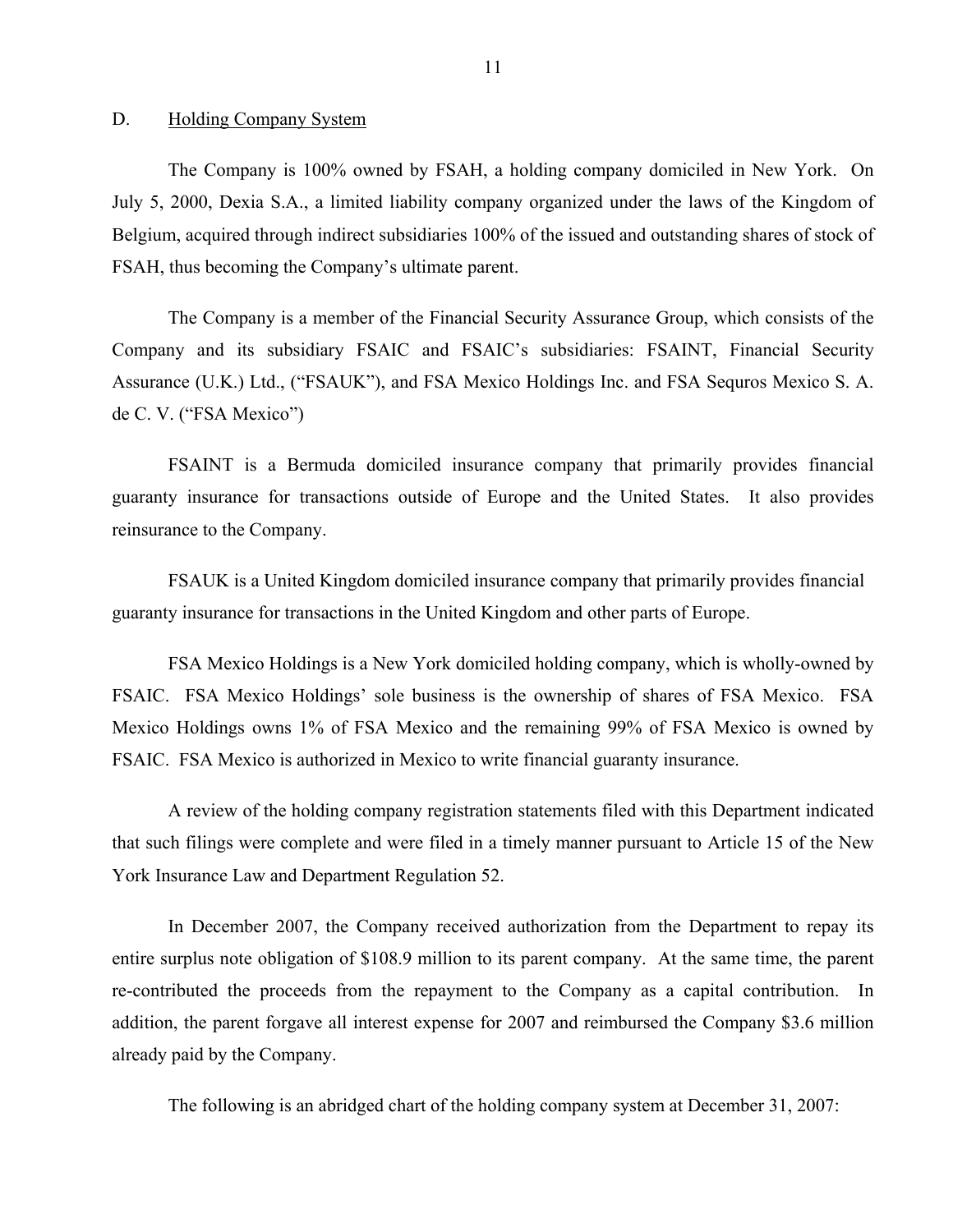

Notes: If no percentage is shown, ownership interest is 100% , except for FSA Capital Markets Services (Cayman) Ltd., in which Financial Security Assurance Holdings Ltd. has no ownership interest, and FSA International Credit Protection (Cayman) Limited, in which Financial Security Assurance International Ltd. has no ownership interest. Percentages shown represent voting control. All companies listed are corporations.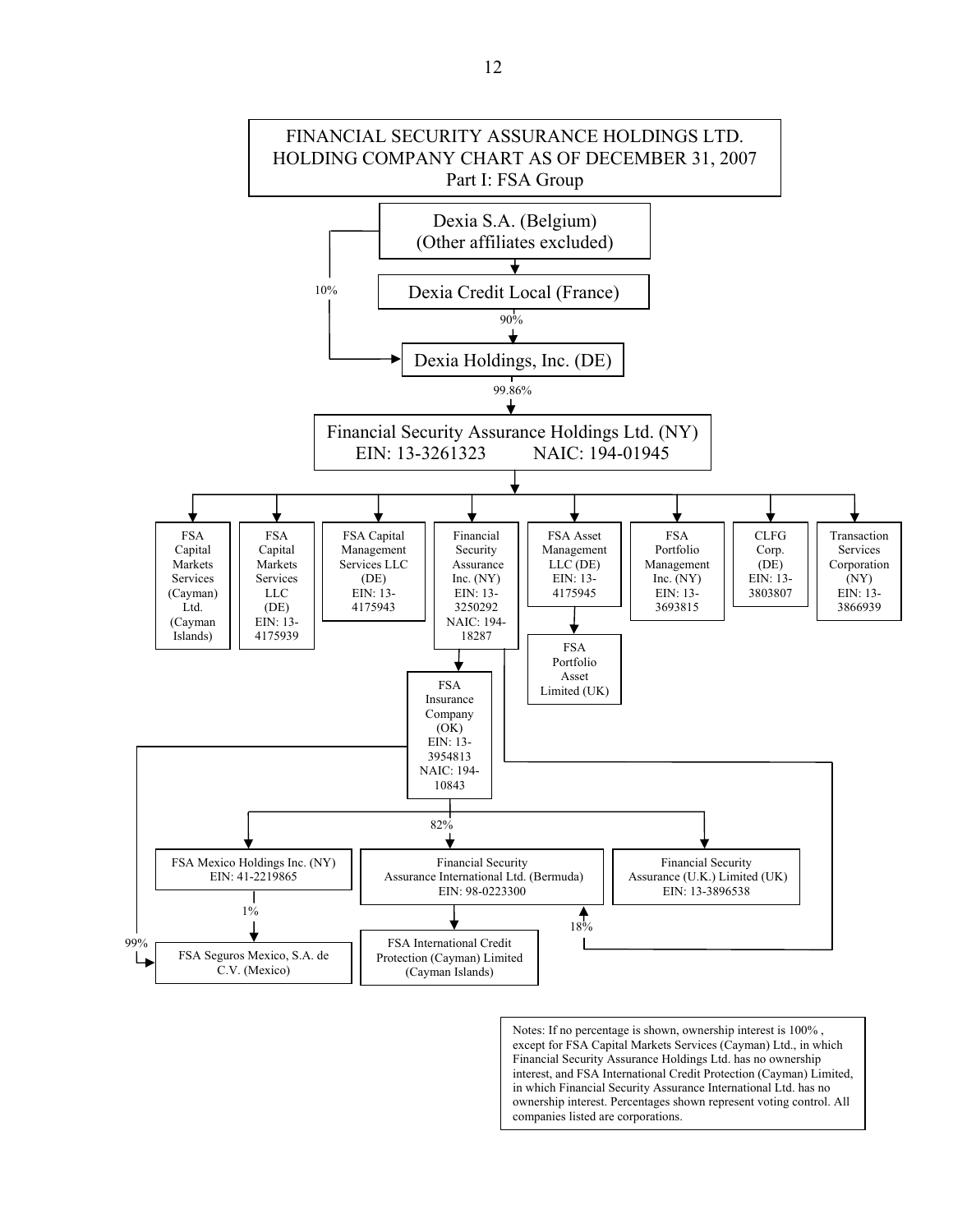At December 31, 2007, in addition to the reinsurance agreements mentioned in Item 2C**,** the Company was party to the following agreements with other members of its holding company system:

#### Trust Agreement

Effective December 31, 1999, the Company entered into a trust agreement with its affiliate FSAINT and Bankers Trust Company, Bahamas branch, as the trustee. The agreement was entered into in conjunction with the quota share reinsurance pooling agreement mentioned in Item 2C. This agreement was non-disapproved by the Department on December 29, 1999.

#### Tax Allocation Agreement

On July 5, 2000, the Company entered into a tax allocation agreement with the other members of the Financial Security Assurance Group, Dexia Holdings Inc., White Mountain Holdings, Inc. as well as FSAH and several of its subsidiaries. On January 1, 2006, this agreement was amended and restated to delete White Mountain Holdings, Inc. and other subsidiaries from the agreement. The agreement complies with the requirements of the Department Circular Letter No. 33 (1979). This agreement was non-disapproved by the Department on November 21, 2006.

#### Net Worth Maintenance Agreements

On April 27, 1994, the Company entered into a net worth maintenance agreement with its subsidiary, FSAUK. Under this agreement, the Company agrees to maintain FSAUK's amount of assets in excess of liabilities at 10,00,000 pounds sterling as determined under the law of the United Kingdom or such greater amount required by the Insurance and Friendly Societies Division of the Financial Services Authority, subject to certain limits. This agreement was non-disapproved by the Department on March 17, 1993.

On September 23, 1997, the Company amended a net worth agreement originally dated April 27, 1994. The amendment replaced Financial Security Assurance of Maryland Inc. as a party to the agreement with FSAIC. Under this agreement the Company agreed to maintain FSAIC's minimum required amount of surplus to policyholders of \$66,400,000, subject to certain limits. This agreement was non-disapproved by the Department on April 11, 1997.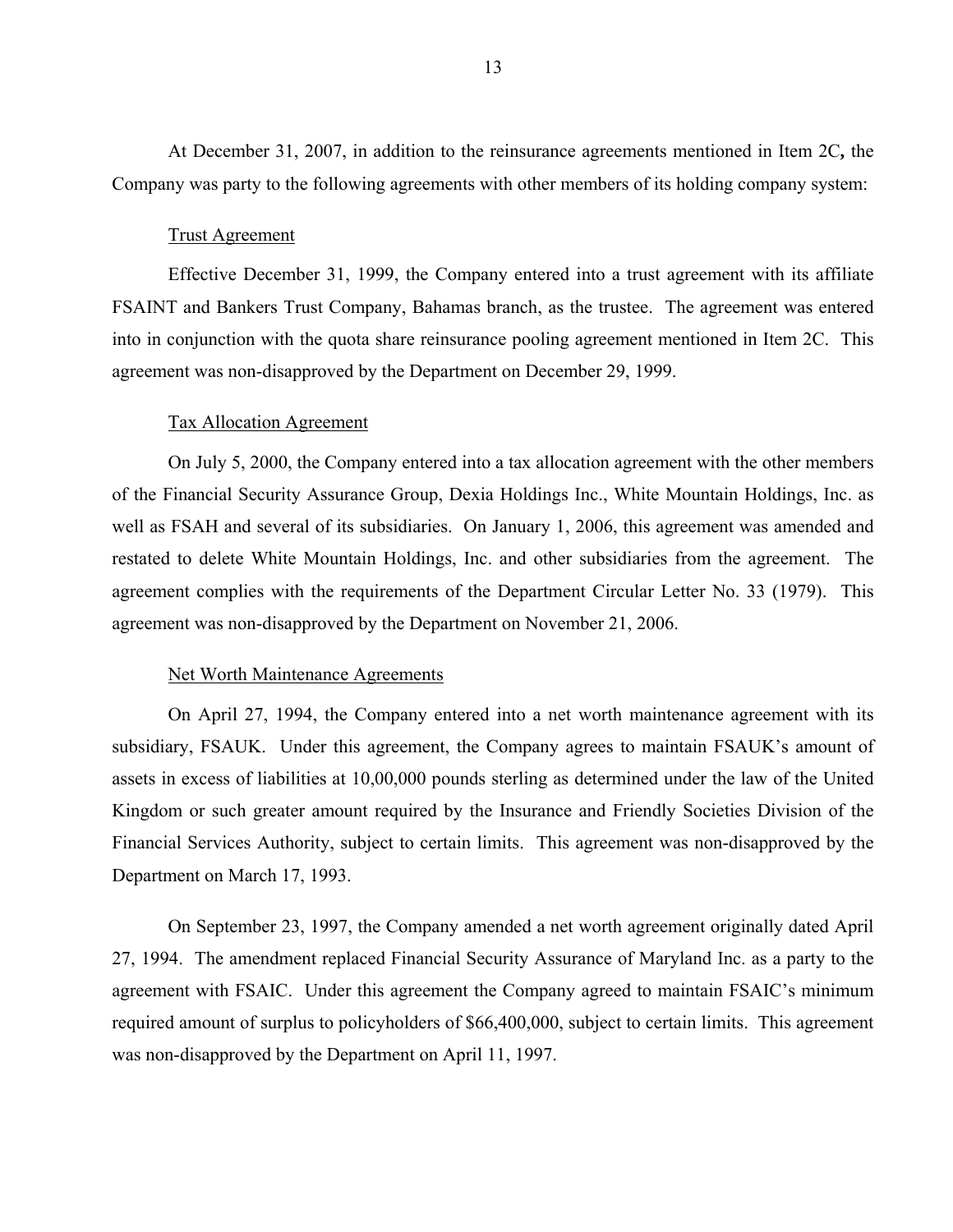On November 3, 1998, the Company entered into a net worth maintenance agreement with its subsidiary FSAINT. Under this agreement, the Company agrees to maintain FSAINT's minimum shareholders equity required under the laws of Bermuda, subject to certain limits. This agreement was non-disapproved on October 30, 1998.

On September 12, 2007, the Company entered into a net worth maintenance agreement with its subsidiary, FSA Mexico. Under this agreement, the Company agrees to maintain assets covering the minimum guarantee capital, as referred to in Article Fourteen of the First Chapter of Title III of the Operational Rules for Financial Guaranty Insurance of the Ministry of Finance and Public Debt of Mexico equal to the greater of the following amount (i) the minimum paid in capital required by Article Six of the Third Chapter of Title 1 of the Operational Rules as currently in effect or with such changes thereto as FSA shall approve and (ii) the minimum guarantee capital required by Article Fourteen of the First Chapter of Title III of the Operational Rules as currently in effect or with such changes thereto as FSA shall approve. This agreement was non-disapproved by the Department on November 1, 2006.

#### Agreements for Cooperative and Joint Use of Personnel, Property and Services

The Company has in effect as of December 31, 2007, various agreements among its parent, affiliates and subsidiaries for cooperative and joint use of personnel, property and services. Under these agreements FSA provides equipment, and services, as available, with respect to administrative, audit, underwriting, accounting, treasury, legal, marketing, claims, electronic data processing, compliance and surveillance, reinsurance, workouts, credit exposure management, and risk management as will enable them to conduct an insurance business and other corporate functions. FSA charges costs (direct and indirect) and expenses for providing such services. These agreements were non-disapproved by the Department on various dates.

#### Other Agreements

Effective July 1, 2000, the Company entered into a guaranty underwriting representative agreement with its affiliate, FSA Services (Australia) PTY Limited ("FSA Australia"), whereby FSA Australia provides services to the Company for the issuance of guaranties with respect to financial transactions involving Australian assets or obligors. This agreement was non-disapproved by the Department on June 5, 2001.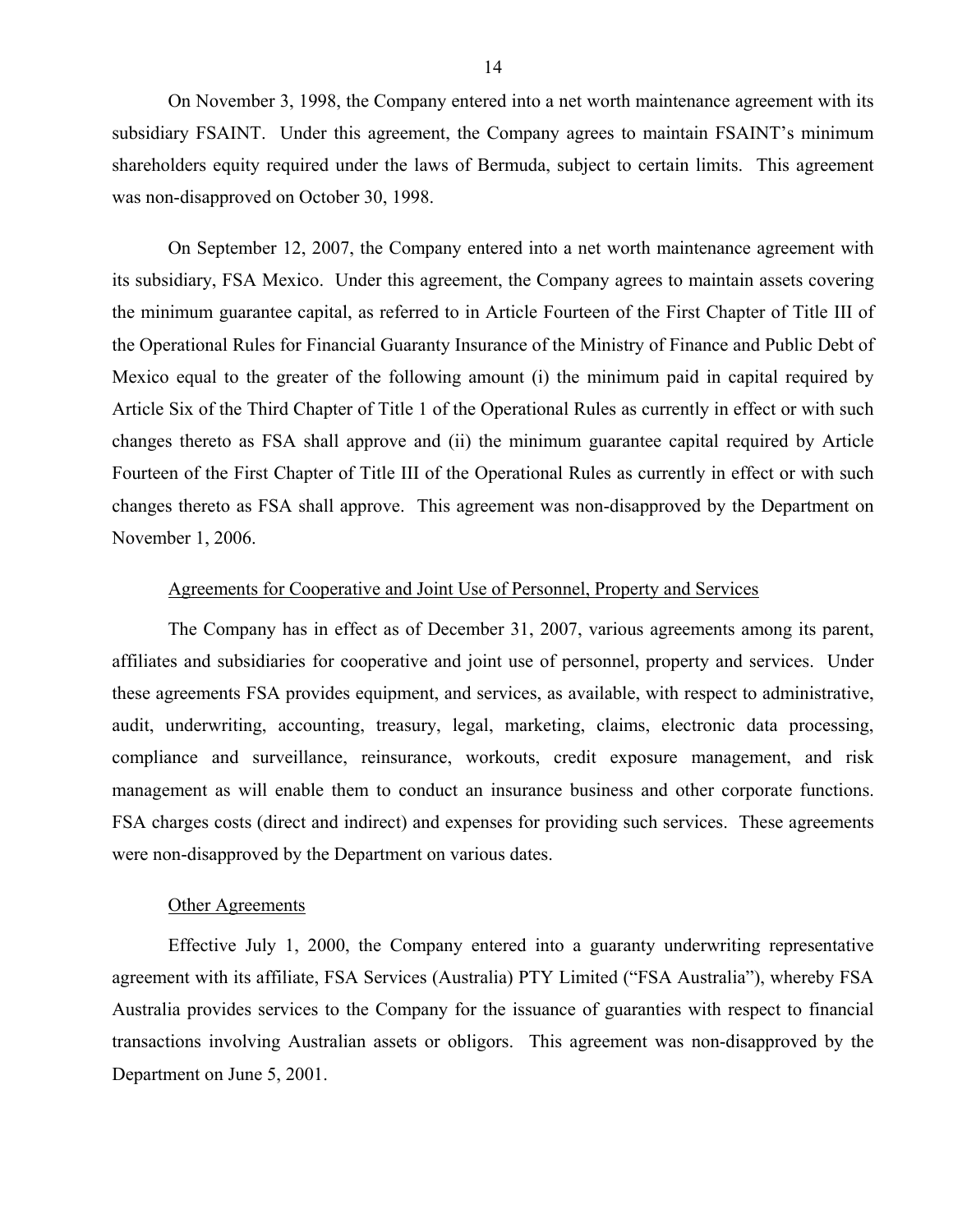Effective June 1, 2000, the Company and its subsidiaries entered into a Master Letter Of Credit Issuance and Reimbursement Agreement with Dexia Bank S.A. Pursuant to the agreement Dexia Bank S.A. agrees to issue letters of credit for the benefit of the Company covering all or a portion of the risk of loss on particular FSA insured transactions, as negotiated on an arms-length basis between Dexia Bank S.A. and FSA with respect to the particular transaction. On January 6, 2005, the Company withdrew its submission of the Master Letter Of Credit Issuance and Reimbursement Agreement with Dexia Bank S.A. noting that no letter of credit was ever issued.

Effective October 1, 2002, the Company and other members of the holding company system entered into a consulting agreement with FSAINT, whereby FSAINT agrees to provide the following consulting services: (a) credit analysis, including preparing and running default loss models, (b) transaction structure advice, and (c) education and training with respect to the foregoing. This agreement was non-disapproved by the Department on June 19, 2003.

Effective October 1, 2002, the Company entered into a service agreement with FSA Services (Japan) Inc. Under this agreement, the Company obtains support services in Japan to conduct its business related to Japan. This agreement was non-disapproved by the Department on May 15, 2002.

Effective May 3, 2004, the Company entered into a tax representative agreement with its affiliate FSAUK. Under this agreement the Company appointed FSAUK as its tax representative and authorizes it to act as fiscal representative in respect of reinsurance by the Company of all U.K. financial guarantees or similar instruments in connection with which tax is due. This agreement was non-disapproved by the Department on May 20, 2004.

Effective October 31, 2005, the Company entered into a share exchange agreement with FSAINT whereby the Company exchanged the 1,200 preferred shares held in XL Insurance (Bermuda) Ltd., for 64 common shares in FSAINT for a consideration of \$39,133,401. This agreement required no approval or non-disapproval by the Department.

Effective January 1, 2006, FSA entered into a service agreement with FSA Services (Americas) Inc. Under this agreement, FSA obtains support services in countries in the Americas, including Mexico, to conduct its business. This agreement was non-disapproved by the Department on December 29, 2005.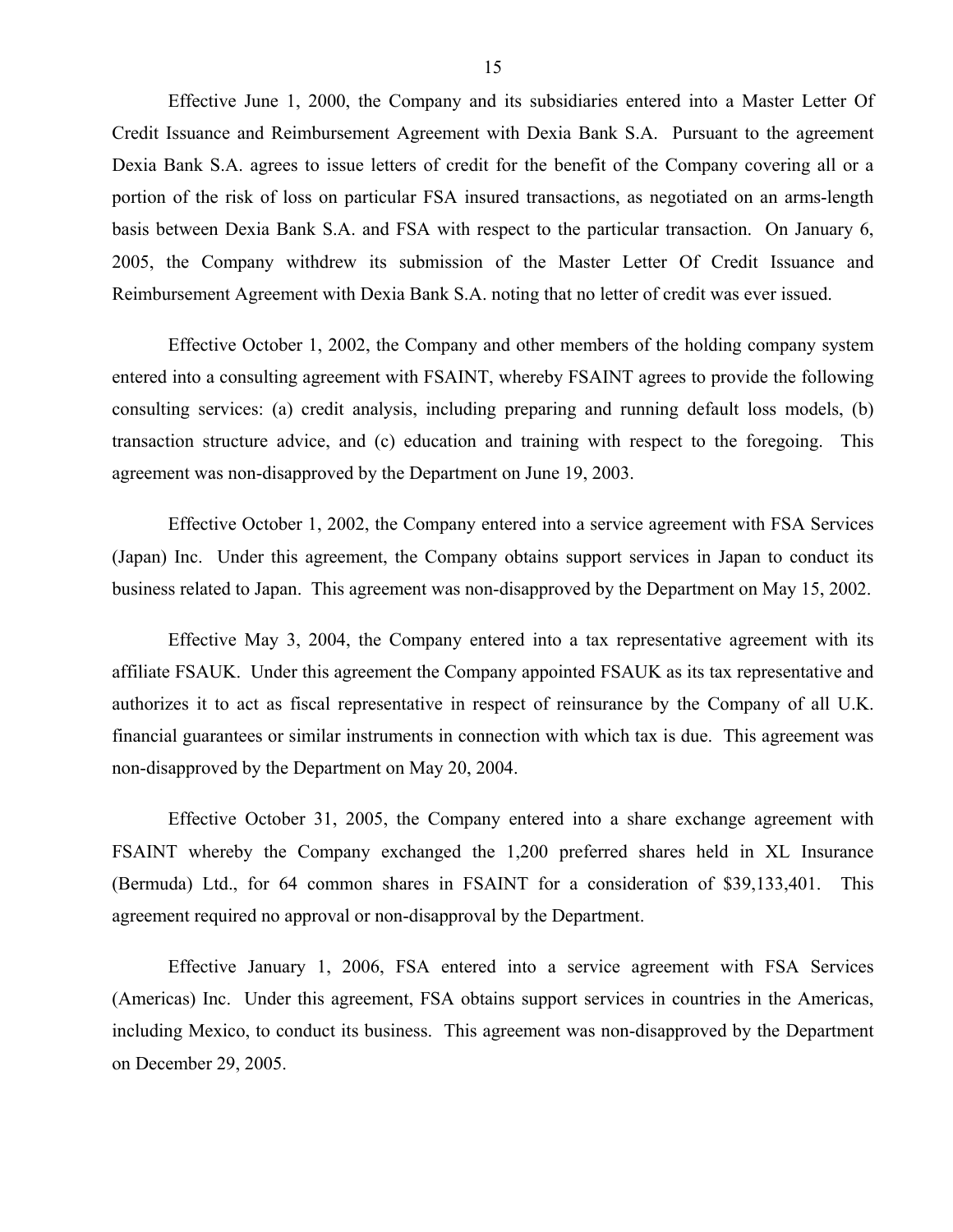#### E. Significant Operating Ratios

The following ratios have been computed as of December 31, 2007, based upon the results of this examination:

| Net premiums written to surplus as regards policyholders                               | $24\%$ |
|----------------------------------------------------------------------------------------|--------|
| Liabilities to liquid assets (cash and invested assets less investments in affiliates) | 86%    |
| Premiums in course of collection to surplus as regards policyholders                   | $5\%$  |

All of the above ratios fall within the benchmark ranges set forth in the Insurance Regulatory Information System of the National Association of Insurance Commissioners.

The underwriting ratios presented below are on an earned/incurred basis and encompass the five-year period covered by this examination:

|                                              | Amounts         | Ratios   |
|----------------------------------------------|-----------------|----------|
| Losses and loss adjustment expenses incurred | \$69,564,557    | $5.65\%$ |
| Other underwriting expenses incurred         | 577,562,645     | 46.92    |
| Net underwriting gain                        | 583,792,547     | 47.43    |
| Premiums earned                              | \$1,230,919,749 | 100.00%  |

#### F. Accounts and Records

#### Subrogation Recoverable

During 2007, the Company reported \$26,298,934 as subrogation recoverable. This subrogation recoverable represents amounts expected to be recovered from future cash flows of some of the deals on which the Company had paid claims but case reserves were not established since the model used to calculate these reserves showed a net salvage on a discounted basis. SSAP  $55(7)(d)(12)$  indicates:

"If a reporting entity chooses to anticipate salvage and subrogation recoverables (including amounts recoverable from second injury funds, other governmental agencies, or quasi-governmental agencies, where applicable), the recoverable shall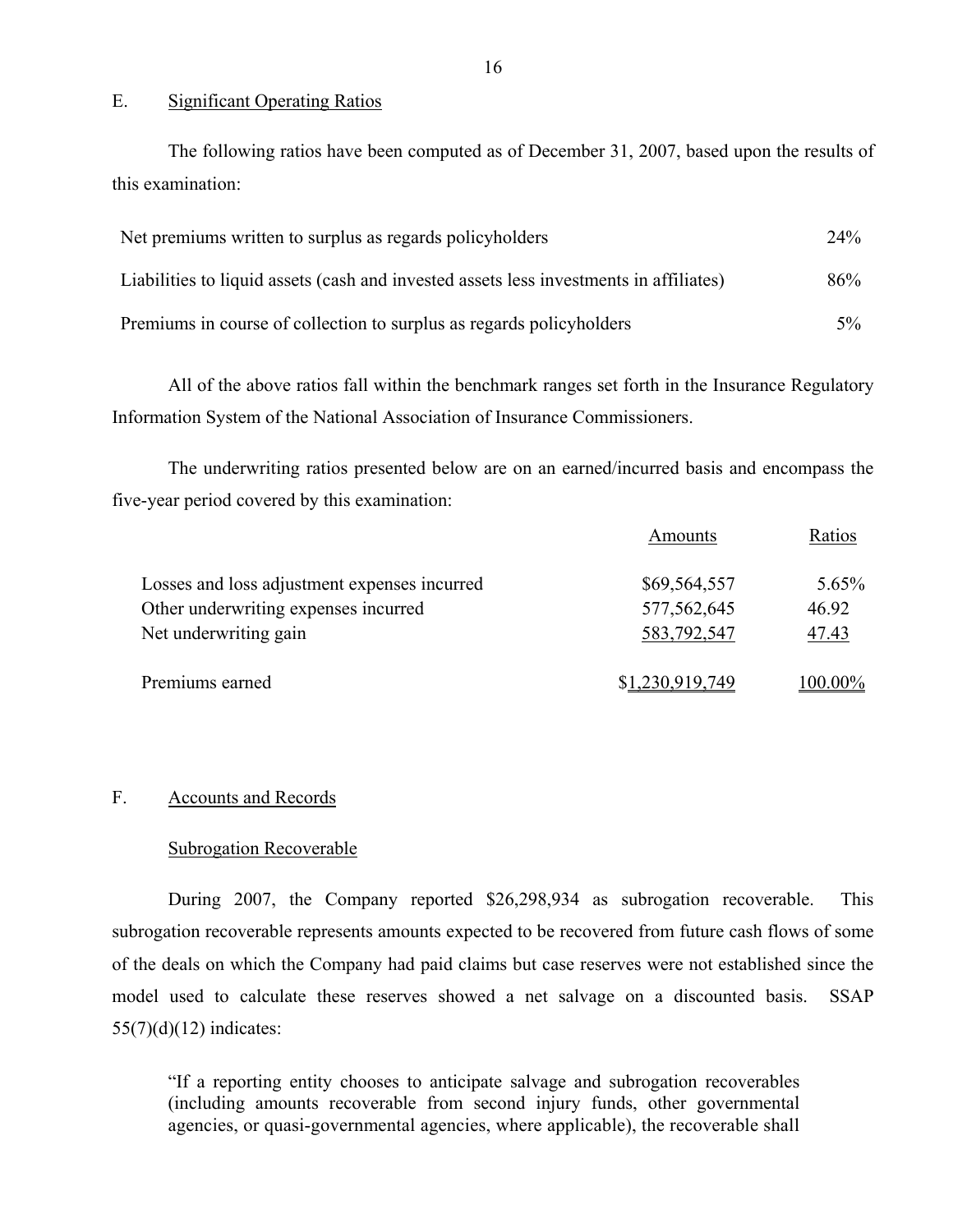be estimated in a manner consistent with paragraphs 8 through 10 of this statement and shall be deducted from the liability for unpaid claims or losses."

In addition, Section 6903(b) of the New York State Insurance Law states in part:

". . . The case basis method or such other method shall be used to establish and maintain loss reserves, net of collateral, for claims reported and unpaid. . . "

Therefore, it is recommended that the Company does not set subrogation recoverable as an asset but rather as a debit against the reported case reserves.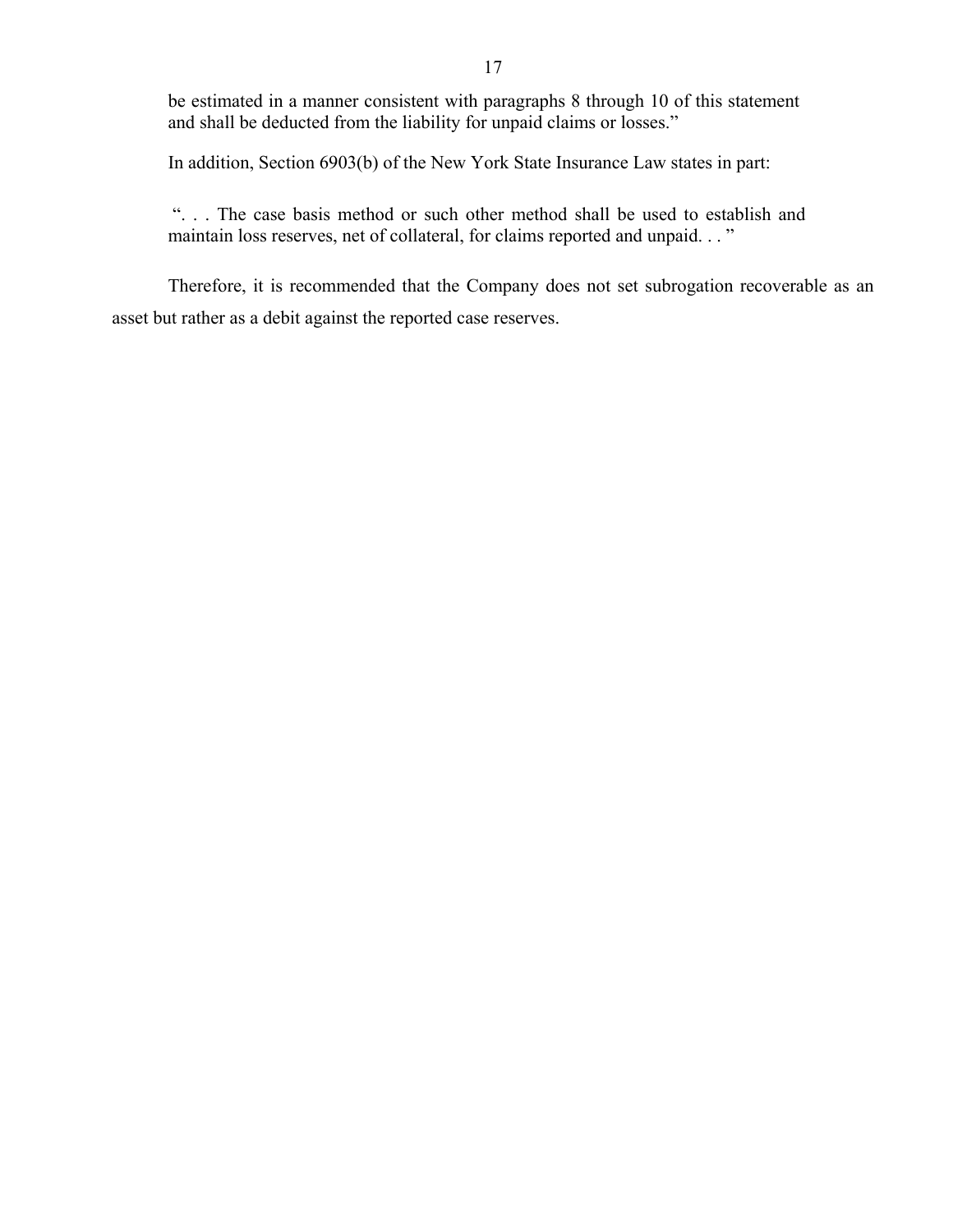## **3. FINANCIAL STATEMENTS**

## A Balance Sheet

The following shows the assets, liabilities and surplus as regards policyholders as of December 31, 2007 as determined by this examination and as reported by the Company:

| Assets                                                  | Assets          | <b>Assets Not</b><br>Admitted | Net Admitted<br>Assets |
|---------------------------------------------------------|-----------------|-------------------------------|------------------------|
| <b>Bonds</b>                                            | \$2,974,406,136 | \$<br>$\theta$                | \$2,974,406,136        |
| Common stocks                                           | 896, 495, 763   | $\theta$                      | 896, 495, 763          |
| Cash, cash equivalents and short-term investments       | 66, 763, 759    | $\theta$                      | 66, 763, 759           |
| Other invested assets                                   | 128,221,889     | 0                             | 128,221,889            |
| Receivable for securities                               | 1,773,508       | 0                             | 1,773,508              |
| Investment income due and accrued                       | 39,915,271      | $\boldsymbol{0}$              | 39,915,271             |
| Uncollected premiums and agents' balances in the course |                 |                               |                        |
| of collection                                           | 88,742,256      | 537,024                       | 88,205,232             |
| Amounts recoverable from reinsurers                     | 25,595,664      | $\theta$                      | 25,595,664             |
| Net deferred tax asset                                  | 142,966,738     | 117,464,479                   | 25,502,259             |
| Electronic data processing equipment and software       | 678,916         | $\theta$                      | 678,916                |
| Furniture and equipment, including health care delivery |                 |                               |                        |
| assets                                                  | 26, 237, 251    | 26, 237, 251                  | $\theta$               |
| Receivables from parent, subsidiaries and affiliates    | 16,132,693      | 887,435                       | 15,245,258             |
| Miscellaneous receivables                               | 3,478,932       | 3,317,816                     | 161,116                |
| Subrogation recoverable                                 | 26,298,934      |                               | 26,298,9340            |
| Prepaid expenses                                        | 8,158,785       | 8,158,785                     | $\theta$               |
| Other assets                                            | 648,818         | 648,818                       | 0                      |
| Total assets                                            | \$4,446,515,313 | \$183,550,542                 | \$4,262,964,771        |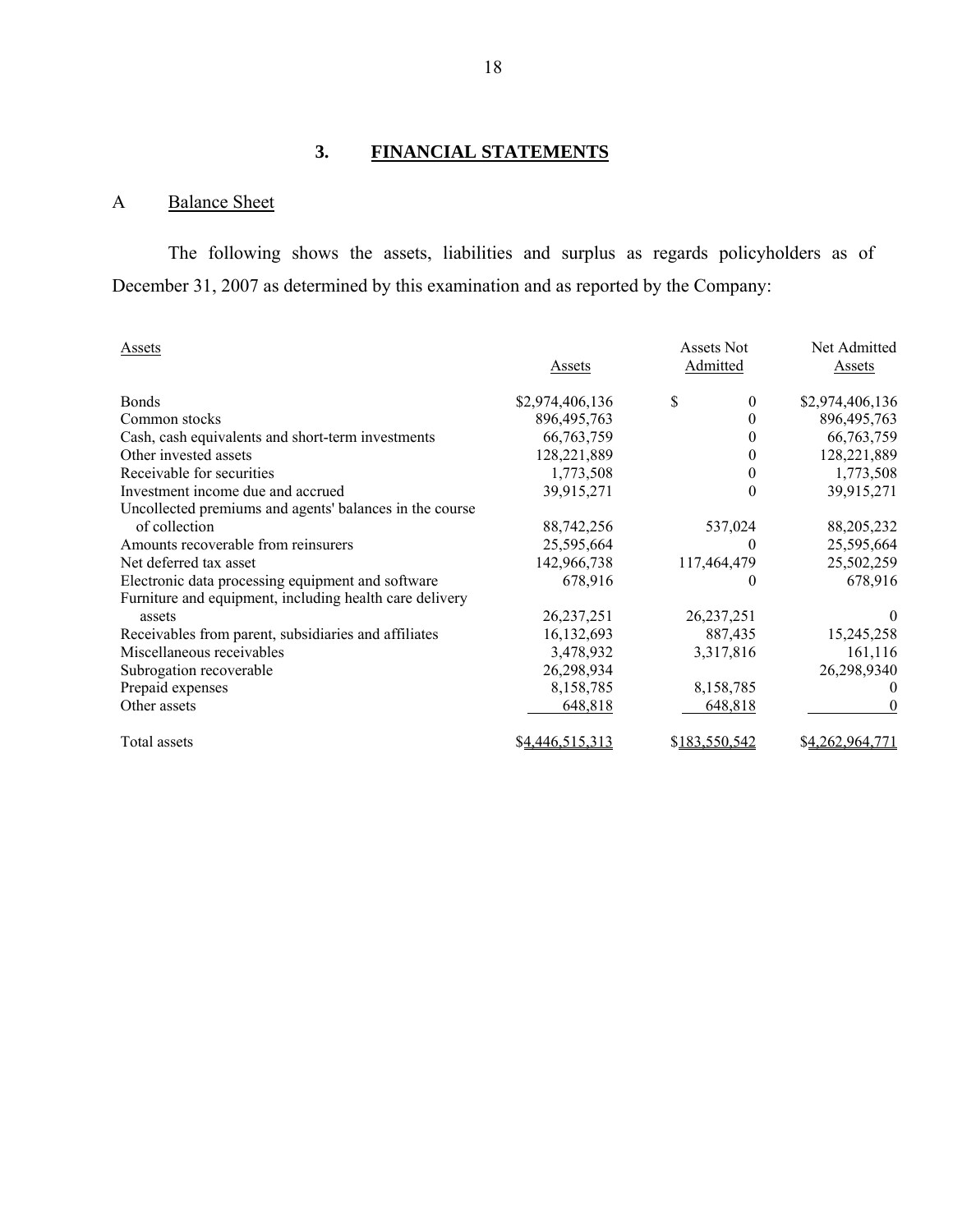#### Liabilities, Surplus and Other Funds

| Losses                                                                |                  | 64,531,726      |
|-----------------------------------------------------------------------|------------------|-----------------|
| Other expenses (excluding taxes, licenses and fees)                   |                  | 155,664,819     |
| Taxes, licenses and fees (excluding federal and foreign income taxes) |                  | 8,149,400       |
| Current federal and foreign income taxes                              |                  | 22,472,758      |
| Unearned premiums                                                     |                  | 1,486,993,219   |
| Ceded reinsurance premiums payable (net of ceding commissions)        |                  | 83,705,883      |
| Payable to parent, subsidiaries and affiliates                        |                  | 22,908,334      |
| Contingency reserve                                                   |                  | 775,838,685     |
| Miscellaneous Liability                                               |                  | 40,059,301      |
| Total liabilities                                                     |                  | \$2,660,324,125 |
| <b>Surplus and Other Funds</b>                                        |                  |                 |
| Common capital stock                                                  | \$<br>15,000,000 |                 |
| Gross paid in and contributed surplus                                 | 355,818,475      |                 |
| Unassigned funds (surplus)                                            | 1,258,121,105    |                 |
| Surplus as regards policyholders                                      |                  | 1,628,939,580   |
| Total liabilities, surplus and other funds                            |                  | \$4,289,263,705 |

NOTE: The Internal Revenue Service has completed its audits of the Company's consolidated Federal Income Tax returns for tax years 2005 and 2006. No changes were made as result of the audit. The examiner is unaware of any potential exposure of the Company to any tax assessment and no liability has been established herein relative to such contingency.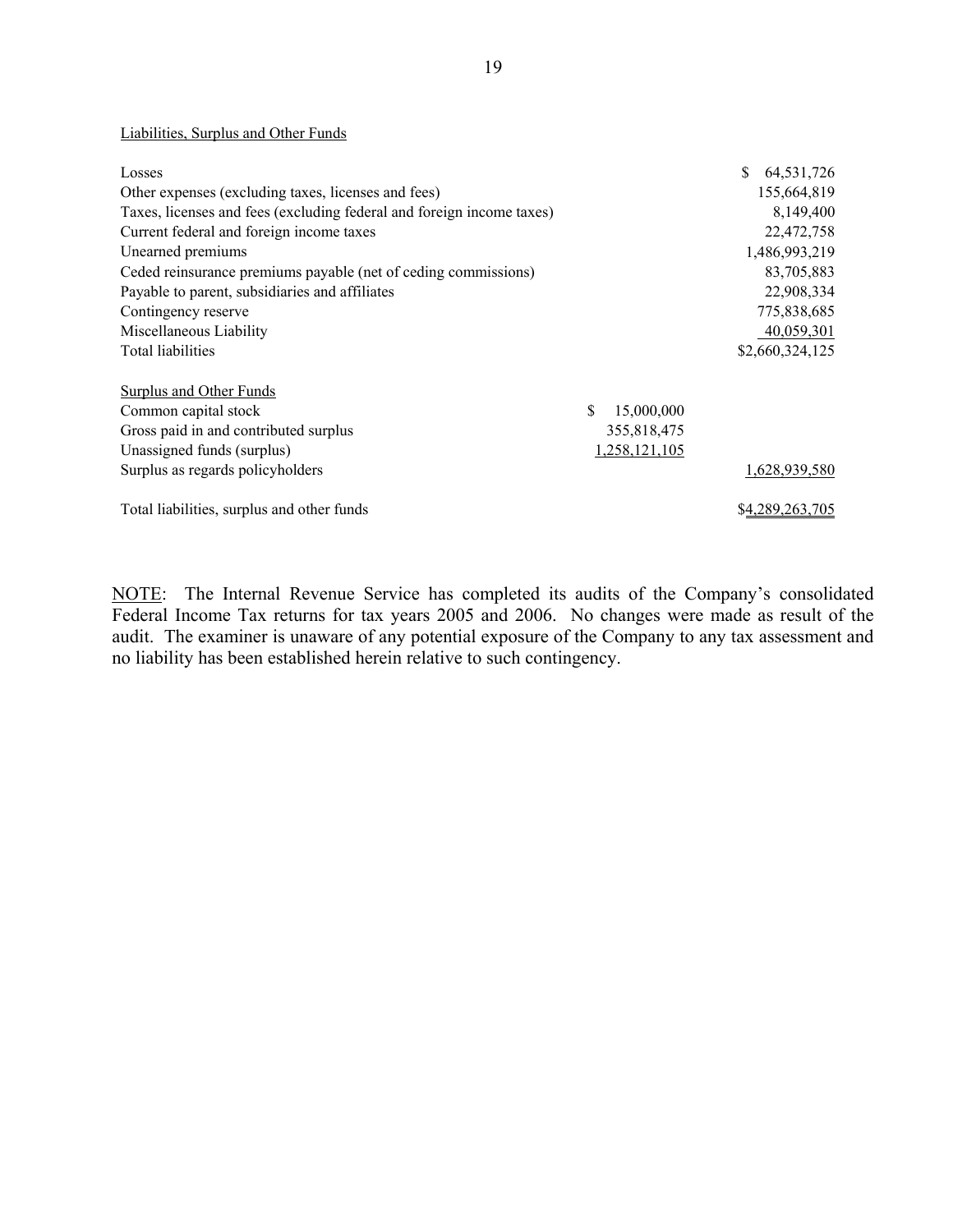## B. Underwriting and Investment Exhibit

Surplus as regards policyholders increased \$489,112,474 during the five-year examination period January 1, 2003 through December 31, 2007, detailed as follows:

| <b>Underwriting Income</b>                                     |                  |                 |
|----------------------------------------------------------------|------------------|-----------------|
| Premiums earned                                                |                  | \$1,230,919,749 |
| Deductions:                                                    |                  |                 |
| Losses incurred                                                | \$65,453,221     |                 |
| Loss adjustment expenses incurred                              | 4,111,336        |                 |
| Other underwriting expenses incurred                           | 577,562,645      |                 |
| Aggregate write-ins for underwriting deductions                | $\boldsymbol{0}$ |                 |
| Total underwriting deductions                                  |                  | 647, 127, 202   |
| Net underwriting gain or (loss)                                |                  | \$583,792,547   |
| <b>Investment Income</b>                                       |                  |                 |
| Net investment income earned                                   | \$785,257,373    |                 |
| Net realized capital gain                                      | 43,676,560       |                 |
| Net investment gain or (loss)                                  |                  | \$828,933,933   |
| Other Income                                                   |                  |                 |
| Aggregate write-ins for miscellaneous income                   | \$25,426,573     |                 |
| Total other income                                             |                  | \$25,426,573    |
| Net income after dividends to policyholders but before federal |                  |                 |
| and foreign income taxes                                       |                  | \$1,438,153,053 |
| Federal and foreign income taxes incurred                      |                  | 322,440,867     |
| Net income                                                     |                  | \$1,115,712,186 |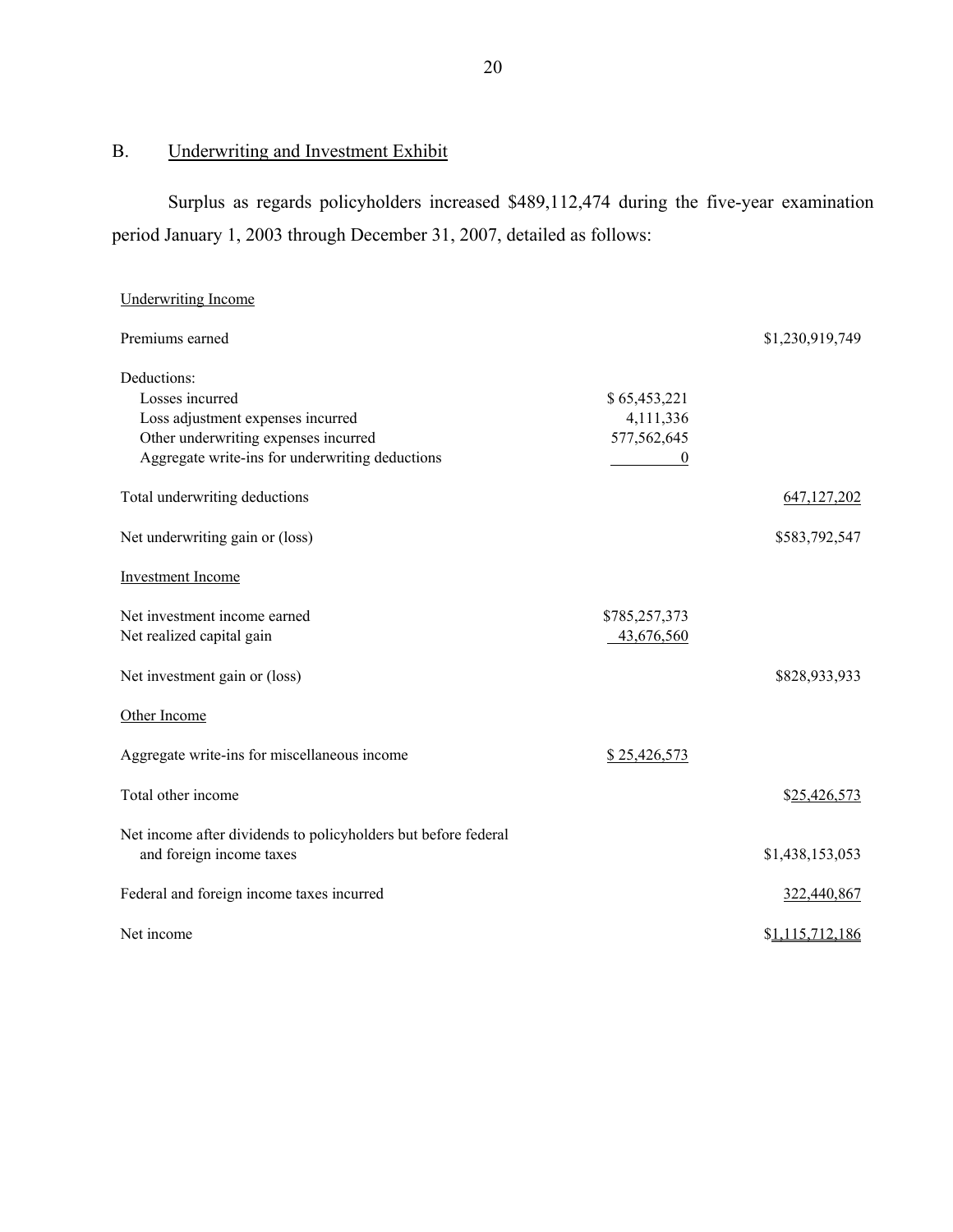#### <span id="page-22-0"></span>C. Capital and Surplus Account

#### Surplus as regards policyholders per report on

examination as of December 31, 2002 \$1,139,827,106

|                                                               | Gains in        | Losses in      |                 |
|---------------------------------------------------------------|-----------------|----------------|-----------------|
|                                                               | <b>Surplus</b>  | <b>Surplus</b> |                 |
| Net income                                                    | \$1,115,712,186 |                |                 |
| Net unrealized capital gains or (losses)                      | 231,665,288     |                |                 |
| Change in net unrealized foreign exchange capital gain (loss) |                 | \$20,968,778   |                 |
| Change in net deferred income tax                             | 118,202,853     |                |                 |
| Change in non-admitted assets                                 |                 | 127,758,189    |                 |
| Change in surplus notes                                       |                 | 214,865,585    |                 |
| Capital changes transferred from surplus (stock dividend)     | 1,473,828       |                |                 |
| Capital changes transferred to surplus                        |                 | 1,473,828      |                 |
| Surplus adjustments paid in                                   |                 | 134,455,835    |                 |
| Surplus adjustments transferred to capital (stock dividend)   |                 | 1,473,828      |                 |
| Dividends to stockholders                                     |                 | 257,000,000    |                 |
| Aggregate write-ins for gains and losses in surplus           | $\Omega$        | 219,945,638    |                 |
| Total gains and losses                                        | \$1,467,054,155 | \$977,941,681  |                 |
| Net increase (decrease) in surplus                            |                 |                | 489, 112, 474   |
| Surplus as regards policyholders per report on                |                 |                |                 |
| examination as of December 31, 2007                           |                 |                | \$1,628,939,580 |

#### **4. LOSSES**

As of December 31, 2007, the Company reported losses of \$64,531,726. However, during 2008, the Company significantly increased its case reserves due to the unprecedented levels of delinquencies and new defaults in the U.S. residential mortgage markets. At December 31, 2008, the Company reported \$1,104,939,586 in loss reserves, a substantial increase over the amount reported at December 31, 2007.

A review of the Company's case reserve modeling and assumptions was performed by the Department's Capital Markets Bureau. The review did not indicate any basis for rejecting or amending the Company's 2007 reserves, despite the dramatic increase in the Company's reserves from 2007 to 2008. Such increases were not deemed to be attributable to flaws in the Company's methodologies or models, but rather to unforeseeable factors, namely the accelerated deterioration in the housing and mortgage markets and the impact this had on financial markets, institutions, and the global economy.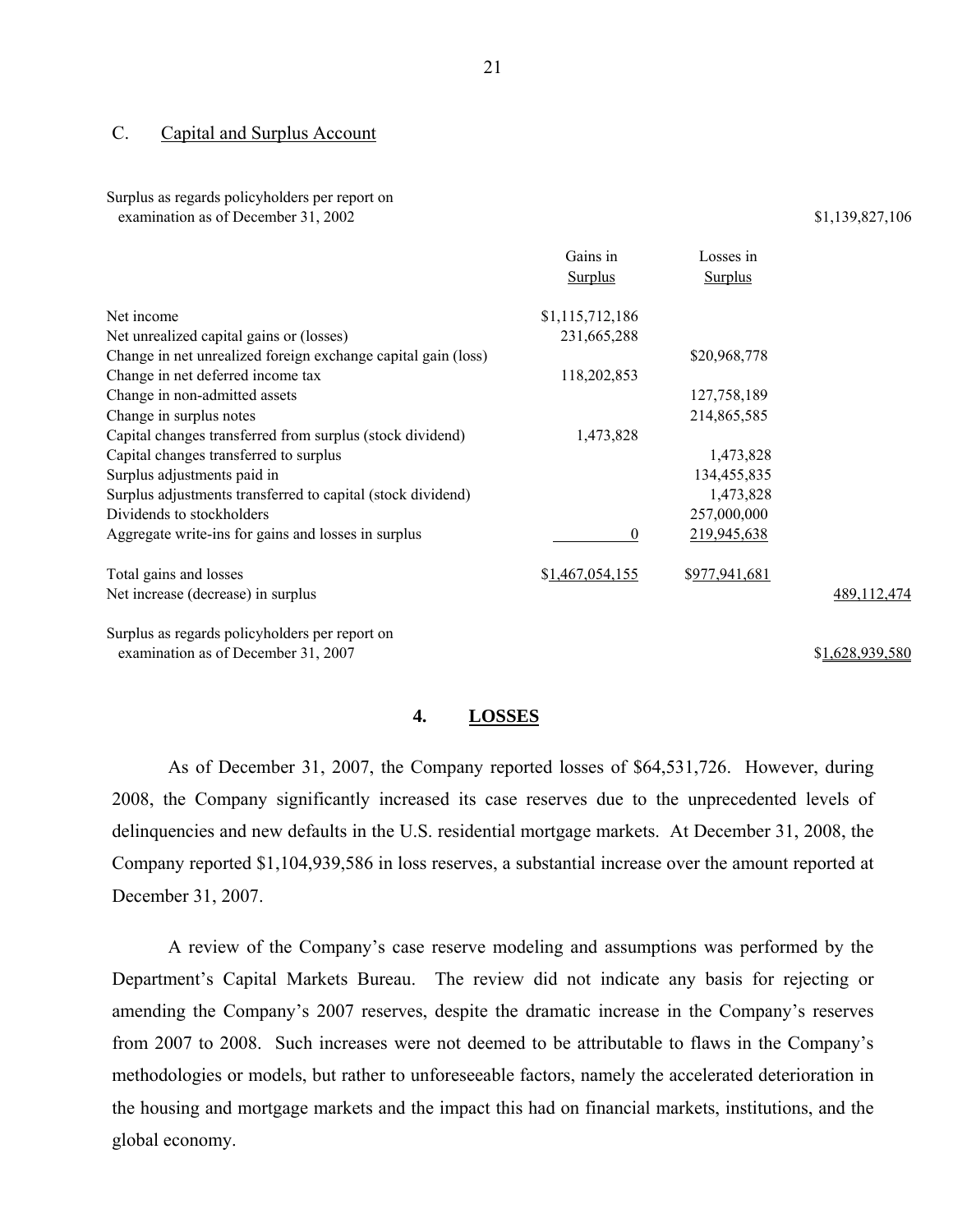The Company's primary area of focus was its residential mortgage portfolio surrounding home equity lines of credit ("HELOC"), option adjusted rate mortgages ("Option ARM"), Alt-A firstlien mortgages, and alt-A closed-end second-lien mortgages ("Alt-A closed-end"). These four sectors have deteriorated significantly during 2008 and it is expected to continue.

During 2008, the Company increased its net reserves for its U.S. residential mortgage portfolio as follows: HELOC \$388 million; ARM \$170.6 million; Alt-A (CES) \$153 million; Financial Products portfolio \$137.7 million; Alt-A First lien \$62.8 million, One Pooled Corp \$61.7 million; one additional Public Finance transaction \$35.9 million; NIM \$31.3 million; and One Subprime asset back transaction \$11.9 million.

Case reserves for financial guaranty insurance companies differ from those of traditional property and casualty insurance companies. The primary difference is that traditional property and casualty case reserves include only claims that have been incurred and reported to the insurance company. Unlike traditional property and casualty claims, financial guaranty losses arises from the extension of credit protection and occur as the result of the credit deterioration of the issuer or underlying assets of the insured obligations over the lives of those insured obligations. A case reserve is determined using cash flow or similar models that represent the Company's estimate of the net present value of the anticipated shortfall between (a) schedule payments on the insured obligation plus anticipated loss adjustment expenses and (b) anticipated cash flow from and proceeds to be received on sales of any collateral supporting the obligation and other anticipated recoveries. The Company uses assumptions, which represent current and forward looking perspectives of the underlying risks and market conditions. However, the Company is only able to forecast assumptions using data available at the time of the analysis.

Commencing in the fourth quarter of 2007, major financial institutions, including financial guaranty insurers, have seen deterioration in the performance of insured obligations in various asset classes, with the predominance of the deterioration seen in the residential mortgage-backed securities ("RMBS") and in collateralized debt obligations that are collateralized by residential mortgage and asset-backed loans and securitizations.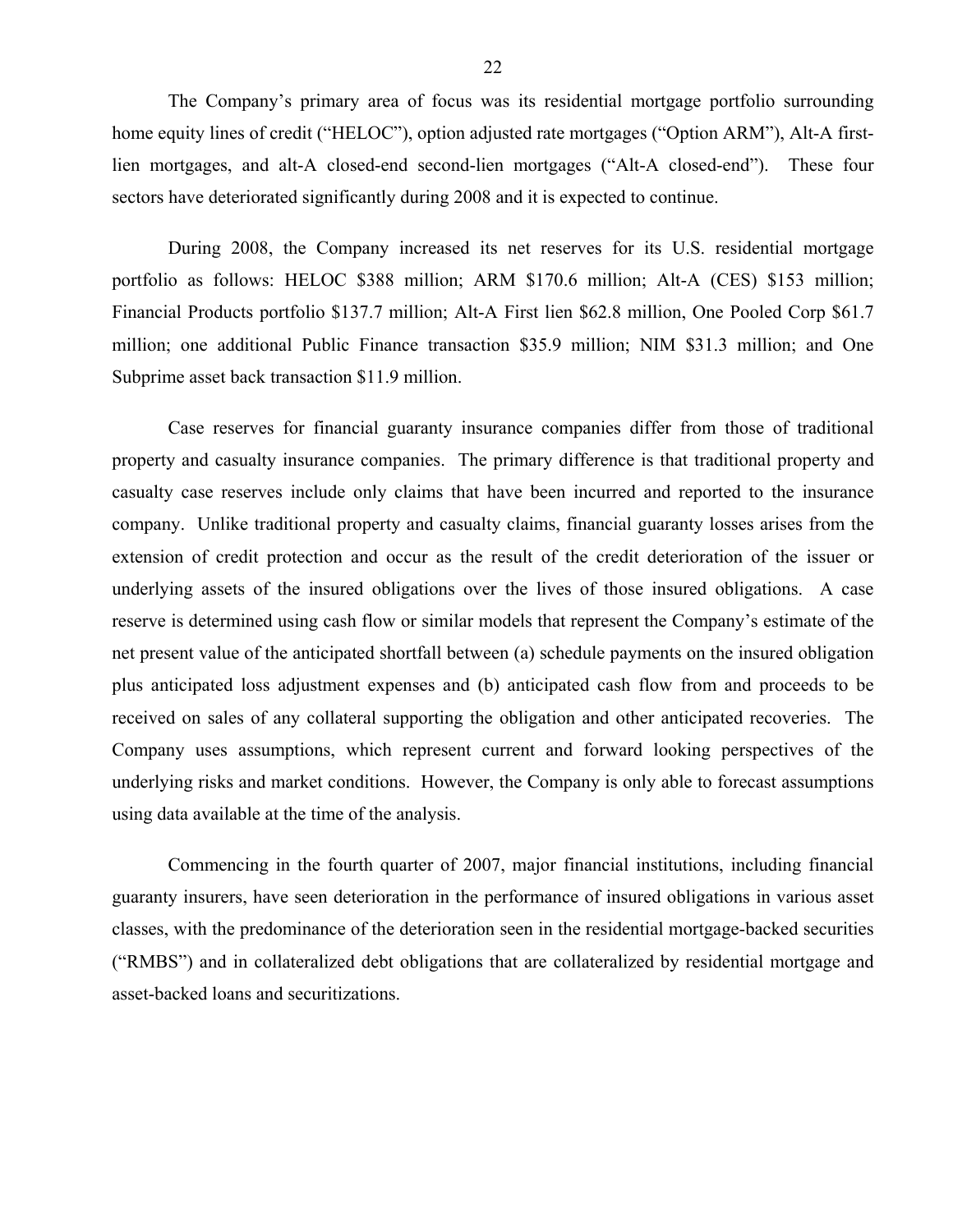### **5. SUBSEQUENT EVENTS**

#### <span id="page-24-0"></span>(1) Capital Contribution

On February 15, 2008, the Company received a capital contribution of \$500 million from its parent company, FSAH. At the same time, FSA made a capital contribution of \$250 million to its subsidiary, FSAIC.

On July 31, 2008 the Company made a capital contribution of \$12.3 million to FSAINT.

#### (2) Sale of minority interest in XL Financial Assurance Ltd.

On August 4, 2008, the Company sold its minority interest in XL Financial Assurance Ltd. for a consideration of \$1,208,677.

#### (3) Surplus Notes

On September 8, 2008, the Company issued a non-interest bearing surplus note obligation of \$300 million to its parent company. This transaction was approved by the Department.

#### (4) Rating Downgrade

On November 21, 2008, Moody's Investors Service downgraded to Aa3 from Aaa the insurance financial strength rating of the Company and supported insurance companies. In the same rating action, Moody's downgraded the debt ratings of Financial Security Assurance Holdings, Ltd. (senior unsecured debt to A3 from Aa2) and related financing trusts.

On October 8, 2008, S&P placed the Company on review for downgrade and on November 6, 2008, S&P reported that the Company surpassed its triple-A minimum requirement with a margin of safety of  $1.3 - 1.4$  times.

On October 9, 2008, Fitch also placed the Company's triple-A ratings on negative credit watch.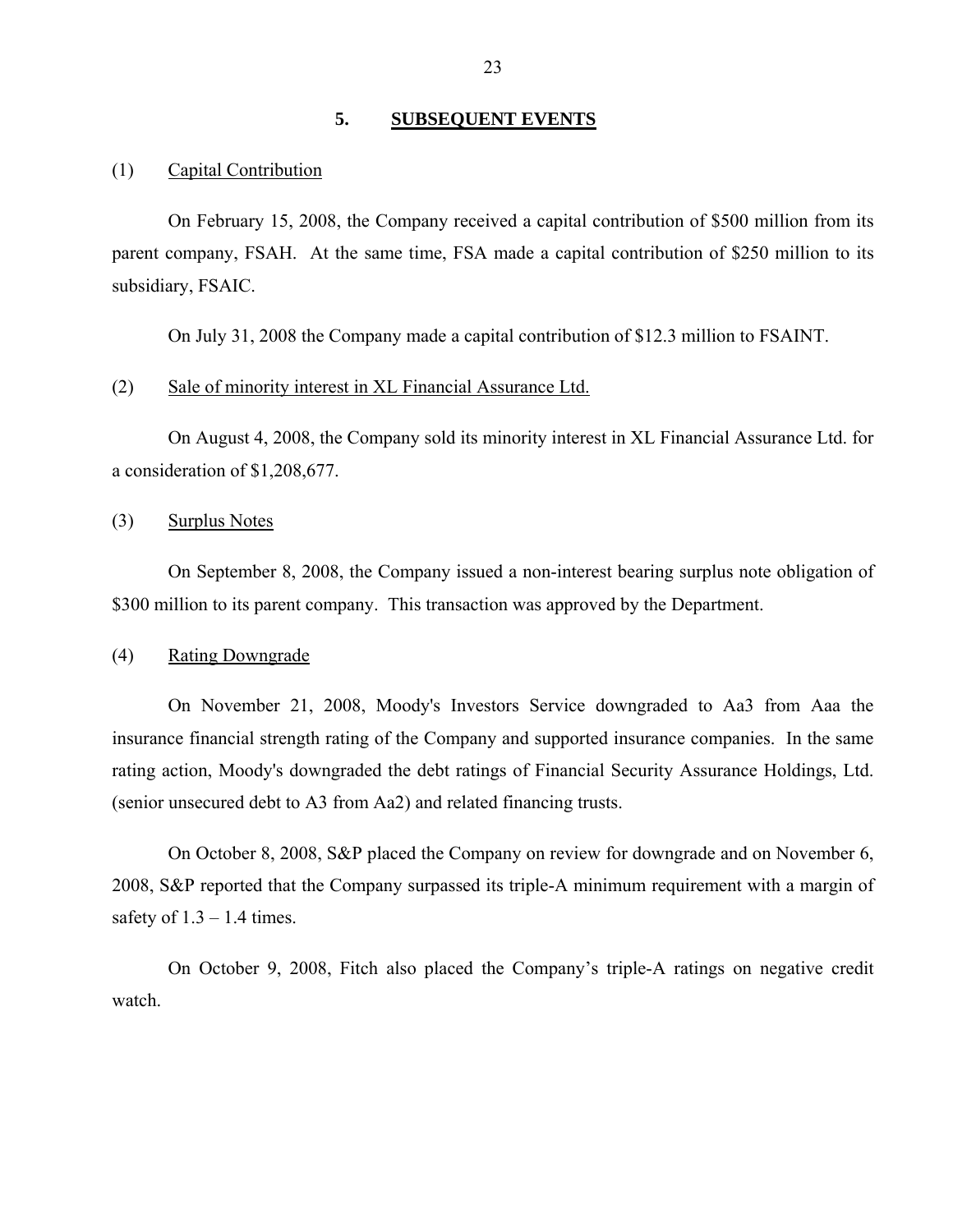#### (5) Exit of Business Segment

During the third quarter of 2008, as result of the increased credit deterioration in the residential mortgage-backed portfolio and general economic condition, FSA and Dexia S.A. (Belgium) (the Company's ultimate parent) undertook a strategic business review, which resulted in the Company exiting the asset-backed sector to focus exclusively on U.S. and international public finance transactions and Dexia assuming the liquidity and credit risk associated with the financial products portfolio.

#### (6) Sale of the Company

On November 14, 2008, Dexia Holdings, Inc. announced its intention to sell FSAH, (excluding the financial product sector) to Assured Guaranty Ltd ("Assured"), a Bermuda holding company, for a consideration of US \$361 million in cash and US \$44.6 million of newly issued Assured shares based on Assured's closing price on November 13, 2008 of US \$8.10 per share. As of the date of this report, the sale had not been completed.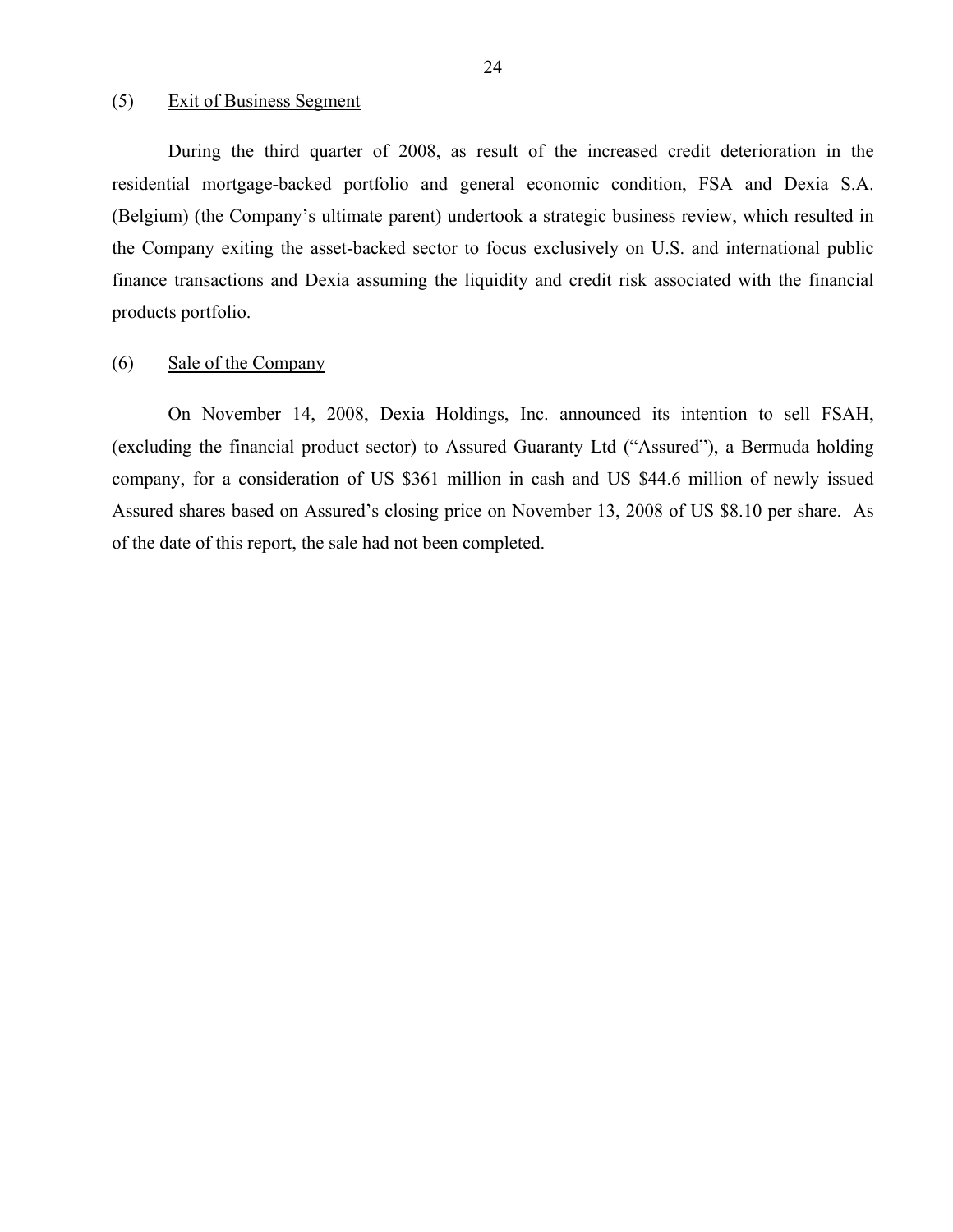#### **6. COMPLIANCE WITH PRIOR REPORT ON EXAMINATION**

The prior report on examination contained thirteen recommendations as follows (page numbers refer to the prior report):

#### ITEM PAGE NO.

### A. Holding Company System

### Other Agreements

 i. It is recommended that the Company prepare quarterly billing statements reflecting amounts due under the various treaties for cooperative and joint use of personnel, property, and services in accordance with the terms of such filed agreements or amend such filed agreements to reflect the actual way the various transactions are reported and accounted for. 18

The Company has complied with this recommendation.

ii. It is recommended that the Company seek reimbursement from FSA Insurance Company in accordance with its filed cooperative and joint use agreement or amend and file such agreement to reflect the Company's actual practice. 19

The Company has complied with this recommendation.

iii. It is recommended that the Company allocate joint expenses, such as salaries, with other companies in its holding company system in accordance with Section 109.2(b)(1) of New York Regulation 30. 20

The Company has complied with this recommendation.

iv. It is recommended that the Company maintain the records documenting the allocation of shared and joint expenses in a clear, legible, and readily available format in accordance with Section 1505(b) of the New York Insurance Law and Section 109.2(b)(2) of Department Regulation 30. 20

The Company has complied with this recommendation.

v. It is recommended that the Company seek reimbursement for overhead services provided to other members of its holding company system in accordance with Section 1505(a) of the New York Insurance Law. 20

The Company has complied with this recommendation.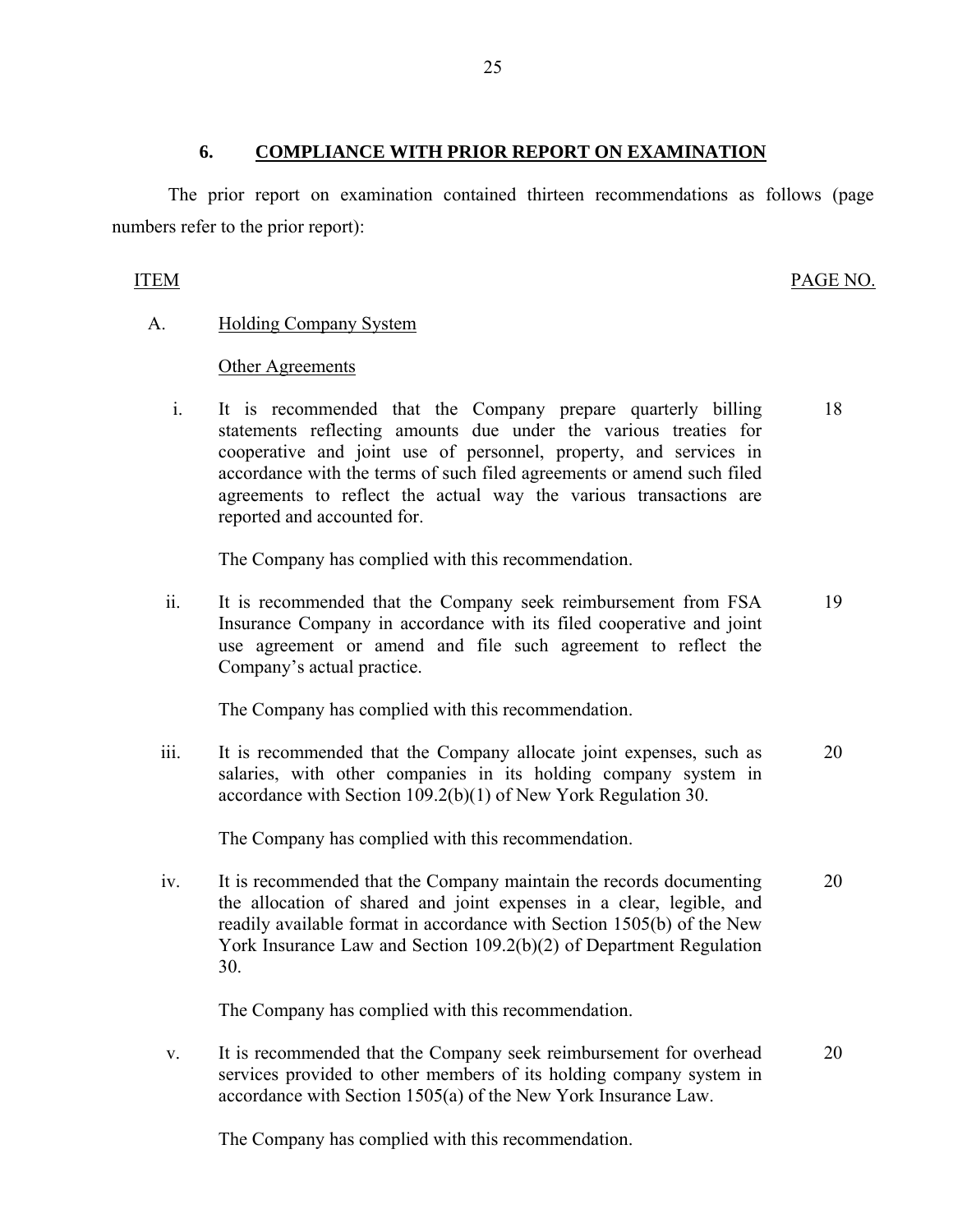21

 vi. It is recommended that the Company notify the Department prior to receiving or providing services on a regular basis with another member of its holding company system in accordance with Section 1505(d)(3) of the New York Insurance Law.

The Company has complied with this recommendation.

#### B. Accounts and records

#### Unearned Premium

It is recommended that in the future that the Company calculate its unearned premium liability in accordance with Section 6903(c) of the New York Insurance Law. 23

It is recommended that the Company record in its current financial statements a cumulative adjustment going through surplus that reflects the calculations that should have been made in accordance with Section 6903(c) of the New York Insurance Law in reference to the unearned premium liability on single premium asset-backed policies.

The Company has complied with this recommendation.

Surplus Notes

i. It is recommended that the Company comply with SSAP 41 and classify as a liability all surplus notes approved for repayment by the Department. 24

The Company has complied with this recommendation.

ii. It is recommended that the Company comply with SSAP 41 and only record interest expense that has been approved by the Department for repayment. 24

The Company has complied with this recommendation.

#### Bank Reconciliation

It is recommended that the Company institute procedures to ensure that bank reconciliations are properly completed. 25

The Company has complied with this recommendation.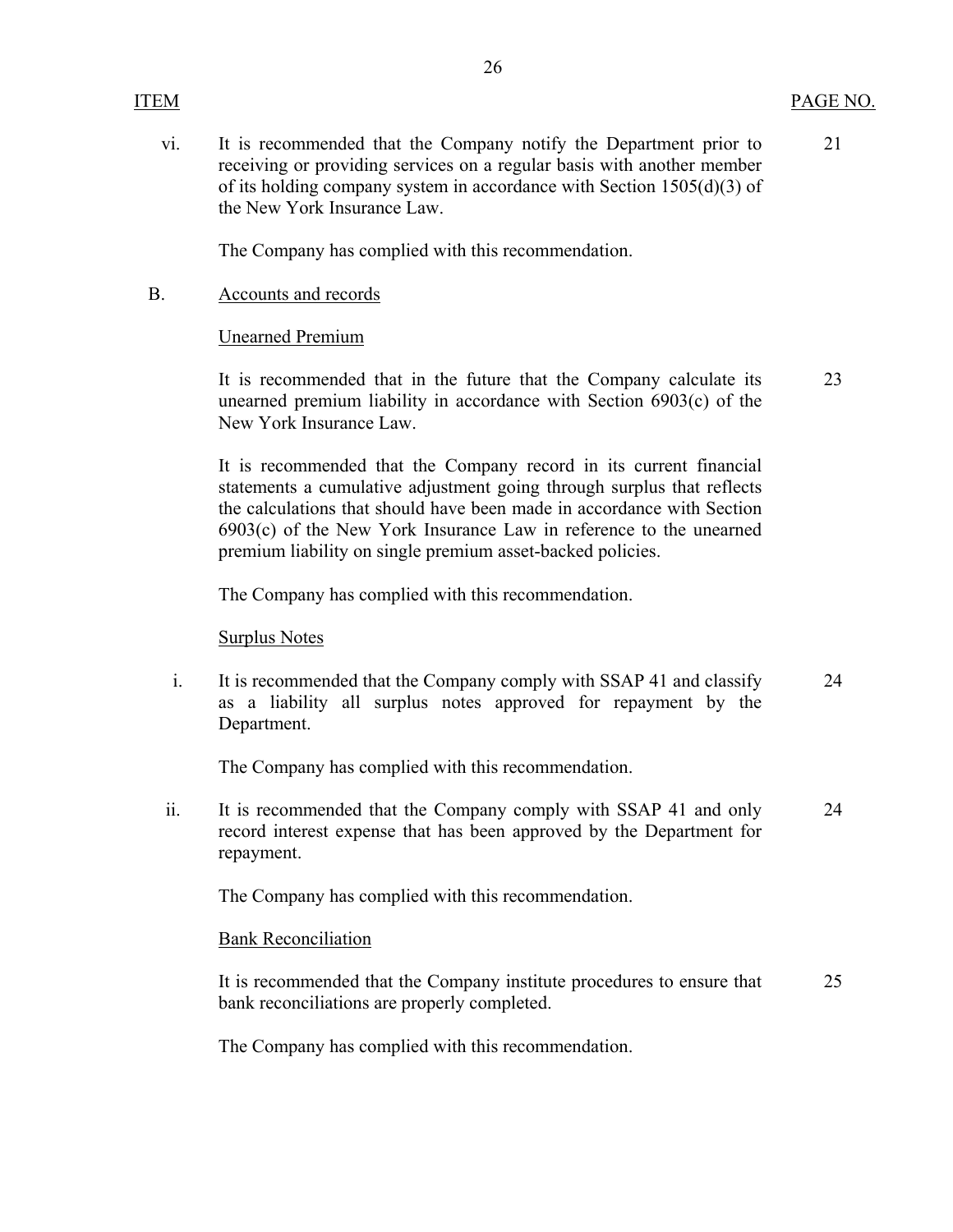## <span id="page-28-0"></span>Custodian Agreement

It is recommended that the Company amend its custodial agreement to 25 incorporate all of the provisions set forth in the NAIC Financial Condition Examiner's Handbook.

The Company has complied with this recommendation.

Internal controls

It is recommended that FSA put in place control procedures providing 25 for regular monitoring of the Company's exposure on single risks not denominated in United States dollars.

The Company has complied with this recommendation.

## **7. SUMMARY OF COMMENTS AND RECOMMENDATIONS**

#### ITEM PAGE NO.

#### A. Accounts and records

It is recommended that the Company does not set subrogation 17 recoverable as an asset but rather as a debit against the reported case reserves.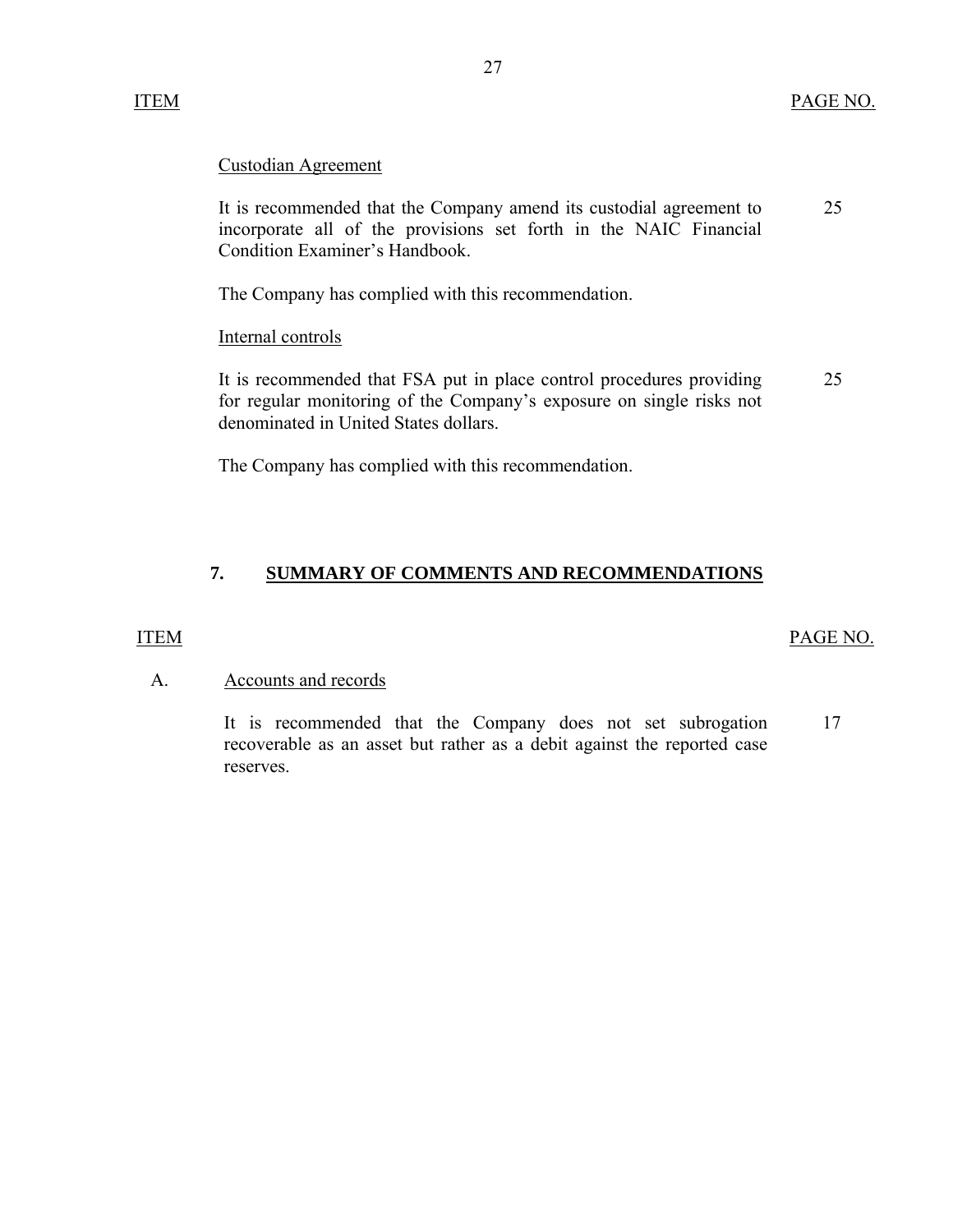Respectfully submitted,

 Maribel C. Nuñez, CPCU Senior Insurance Examiner

## STATE OF NEW YORK )  $)$ <br>)SS: ) COUNTY OF NEW YORK )

MARIBEL C. NUÑEZ, being duly sworn, deposes and says that the foregoing report, subscribed by her, is true to the best of her knowledge and belief.

Maribel C. Nuñez

Subscribed and sworn to before me

this  $\qquad \qquad$  day of  $\qquad \qquad$  , 2009.